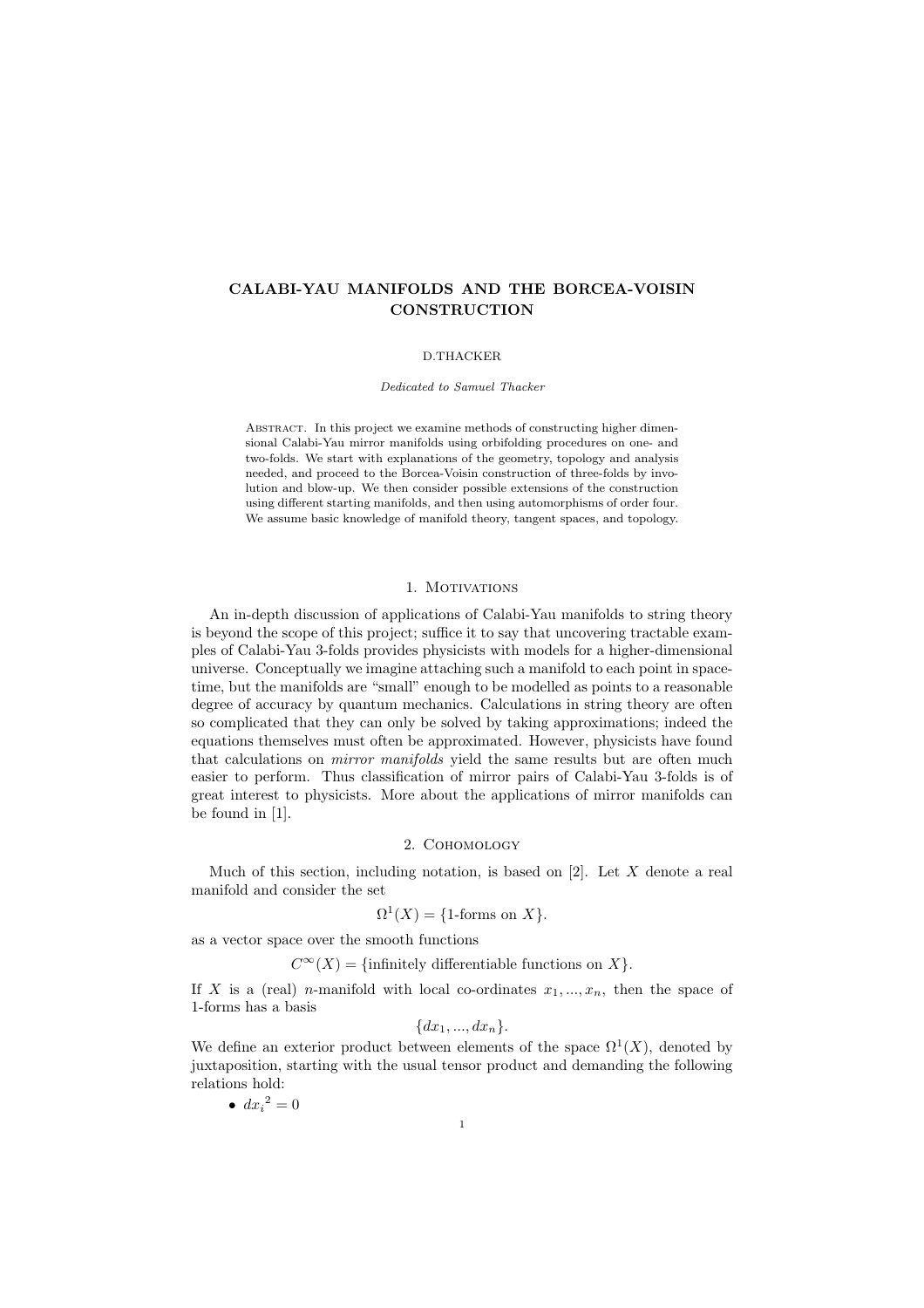•  $dx_i dx_j = -dx_j dx_i$ .

This allows us to locally define the vector space of  $p$ -forms by

$$
\Omega^p(X)=span\{dx_{i^1}...dx_{i^p}|i_1,...,i_p\in\{1,..,n\}\}
$$

and thus we have the algebra of differential forms

$$
\Omega^*(X) = \bigoplus_{p=1}^{\infty} \Omega^p(X).
$$

We note that a typical  $p$ -form  $w$  can then be written (in local co-ordinates)

$$
w=\sum_{1\leq i^1,\ldots,i^p\leq n}f_{i^1\ldots i^p}dx_{i^1}\ldots dx_{i^p}
$$

where  $f_{i^1...i^p}$  is a smooth function  $X \to \mathbb{R}$ . The uniqueness of this expression is guaranteed up to  $dx_i dx_j = -dx_j dx_i$ . Now we define the exterior derivative d as a map  $\Omega^p(X) \to \Omega^{p+1}(X)$  as follows: if w is a p-form written as above, then

$$
dw = \sum_{1 \leq i^1, \dots, i^{p+1} \leq n} \frac{df_{i^1 \dots i^p}}{dx_{i^{p+1}}} dx_{i^{p+1}} dx_{i^1} \dots dx_{i^p}.
$$

## Proposition 2.1.  $d^2 = 0$ .

Proof : This follows immediately from the facts that mixed partials of the smooth function  $f_{i^1...i^p}$  are equal, and that  $dx_i^2 = 0$ . We see that every term in the local expression of  $d^2w$  will contain either two copies of  $dx_a$  and will thus be zero, or is cancelled by a symmetrical term.  $\Box$ 

**Definition 2.2.** If  $w \in \Omega^p(X)$  then we say w is closed if  $dw = 0$ . We say w is exact if  $\exists u \in \Omega^{p-1}(X)$  s.t.  $du = w$ .

It clearly follows that  $w$  exact  $\Rightarrow w$  closed, since  $dw = d^2u = 0$ .

**Definition 2.3.** We define the *p*-th DeRham cohomology on  $X$  by

$$
H^{p}(X) = \frac{\{w \in \Omega^{p}(X) | dw = 0\}}{\{dw | w \in \Omega^{p-1}(X)\}} = \frac{\{\text{closed } p\text{-forms on } X\}}{\{\text{exact } p\text{-forms on } X\}}
$$

.

 $H<sup>p</sup>(X)$  is called the *pth cohomology class of* X.

We note here that for  $p = 0$ , there are no  $p - 1$  forms, so we just have  $H^0(X) =$  $\{w \in \Omega^0(X) | dw = 0\} = {\text{closed 0-forms on } X\} = {\text{locally constant real-valued func-}}$ tions on X}, so we see that when X is connected,  $H^0(X) \cong \mathbb{R}$ . We note also that  $H<sup>q</sup>(X)$  is considered as a vector space over R rather than over  $C<sup>\infty</sup>(X)$ .

One important fact about cohomology structure is its invariance under diffeomorphism, which we prove with the following lemmas:

**Lemma 2.4.** Let X and Y be real n-manifolds and  $\phi: Y \to X$  a diffeomorphism. Then  $\phi$  induces an isomorphism  $\phi^p : \Omega^p(X) \to \Omega^p(Y)$ .

Proof: Using local co-ordinates, let

$$
w = \sum_{1 \leq i^1, \dots, i^p \leq n} f_{i^1 \dots i^p} dx_{i^1} \dots dx_{i^p} \in \Omega^p(X)
$$

and define

$$
\phi^p(w) = \sum_{1 \leq j^1, \dots, j^p \leq n} (f_{j^1 \dots j^p} \circ \phi) dy_{j^1} \dots dy_{j^p} \in \Omega^p(Y)
$$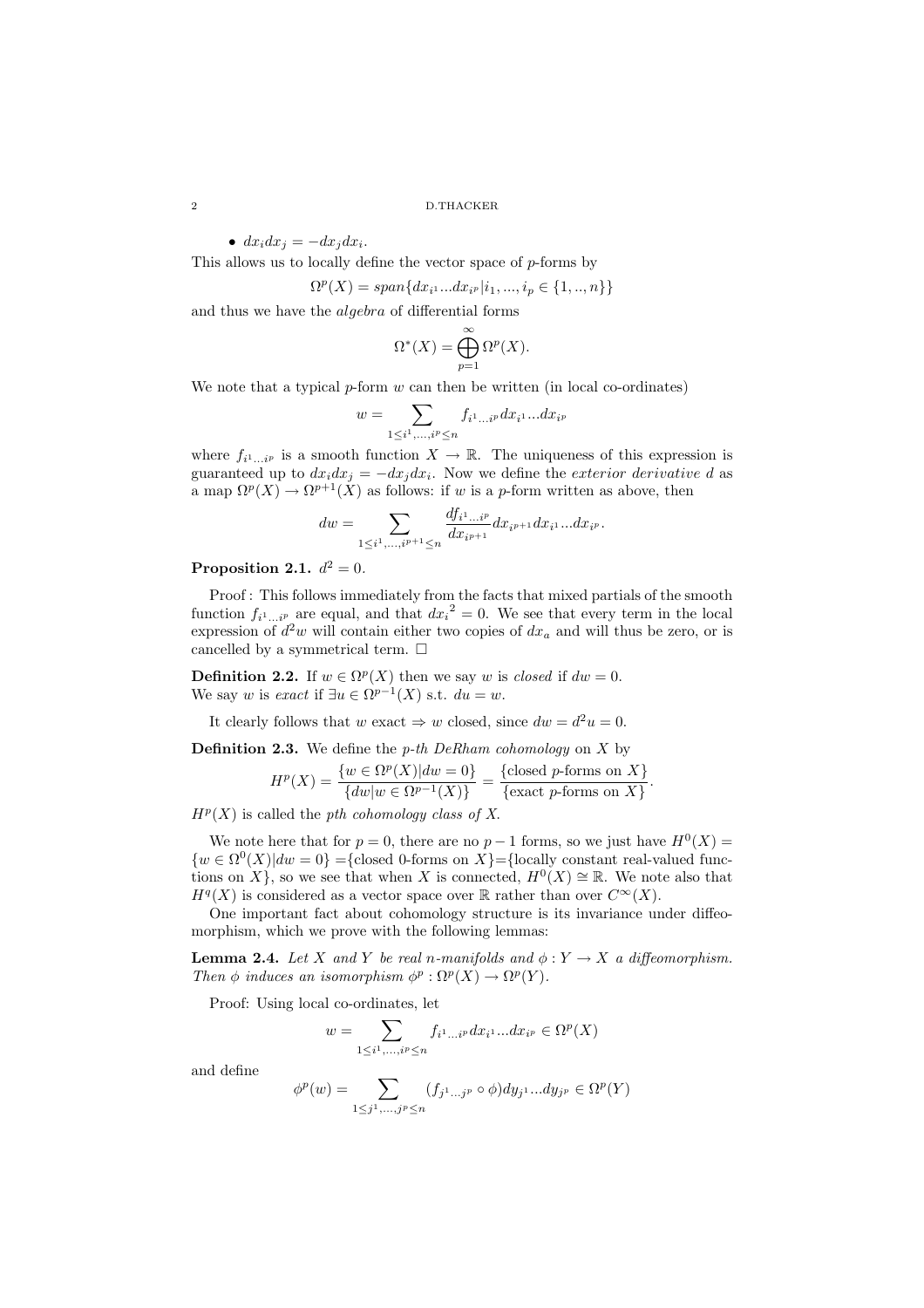where each  $x_i$  is the component  $y_i \circ \phi^{-1}$ .

Aside : We note that we can combine these maps  $\phi^p$  together into a map

$$
\phi^*:\Omega^*(X)\to\Omega^*(Y)
$$

by decomposing a form  $w$ 

$$
w = w_0 + \ldots + w_n
$$

where  $w_i$  is an *i*-form, and defining

$$
\phi^*(w) = \phi^0(w_1) + \dots + \phi^n(w_n).
$$

So because each of the  $\phi^i$ s an isomorphism,  $\phi^*$  will be one too. It remains to show that  $\phi^p$  is an isomorphism. Let  $g, h \in C^{\infty}(X)$ . Then if we let

$$
w' = \sum_{1 \leq i^1, \dots, i^p \leq n} f'_{i^1 \dots i^p} dx_{i^1} \dots dx_{i^p} \in \Omega^p(X)
$$

then we have

$$
\begin{array}{rcl}\n\phi^p(gw+hw') & = & \phi^p\left(\sum_{1\leq j^1,\ldots,j^p\leq n}(gf_{j^1\ldots j^p}+hf'_{j^1\ldots j^p})dx_{j^1}\ldots dx_{j^p}\right) \\
& = & \sum_{1\leq j^1,\ldots,j^p\leq n}((gf_{j^1\ldots j^p}+hf'_{j^1\ldots j^p})\circ\phi)dy_{j^1}\ldots dy_{j^p} \\
& = & \sum_{1\leq j^1,\ldots,j^p\leq n}((gf_{j^1\ldots j^p}\circ\phi)+(hf'_{j^1\ldots j^p}\circ\phi))dy_{j^1}\ldots dy_{j^p} \\
& = & g\phi^p(w)+h\phi^p(w').\n\end{array}
$$

Now we show that  $\phi^p$  is an injection. If w and w' are as above,

$$
\phi^p(w) = \phi^p(w')
$$
  
\n
$$
\Rightarrow \sum_{1 \le j^1, \dots, j^p \le n} (f_{j^1 \dots j^p} \circ \phi) dy_{j^1} \dots dy_{j^p} = \sum_{1 \le j^1, \dots, j^p \le n} (f'_{j^1 \dots j^p} \circ \phi) dy_{j^1} \dots dy_{j^p}
$$
  
\n
$$
\Rightarrow f_{j^1 \dots j^p} = f'_{j^1 \dots j^p}
$$
  
\n
$$
\Rightarrow w = w'
$$

thus  $\phi^p$  is an injection. Now we show that  $\phi^p$  is a surjection. If we let

$$
z=\sum_{1\leq j^1,\ldots,j^p\leq n}g_{j^1\ldots j^p}dy_{j^1}\ldots dy_{j^p}\in \Omega^p(Y)
$$

and let

$$
w = \sum_{1 \leq j^1, \dots, j^p \leq n} (g_{j^1 \dots j^p} \circ \phi^{-1}) dx_{j^1} \dots dx_{j^p} \in \Omega^p(X)
$$

then clearly  $\phi^p(z) = w$ , so we have that  $\phi^p$  is surjective.  $\square$ 

**Lemma 2.5.** Under the above conditions for X, Y and  $\phi$ , if  $w \in \Omega^p(X)$  then for all  $0 \leq p < n$ 

$$
\phi^{p+1}(dw) = d(\phi^p(w)).
$$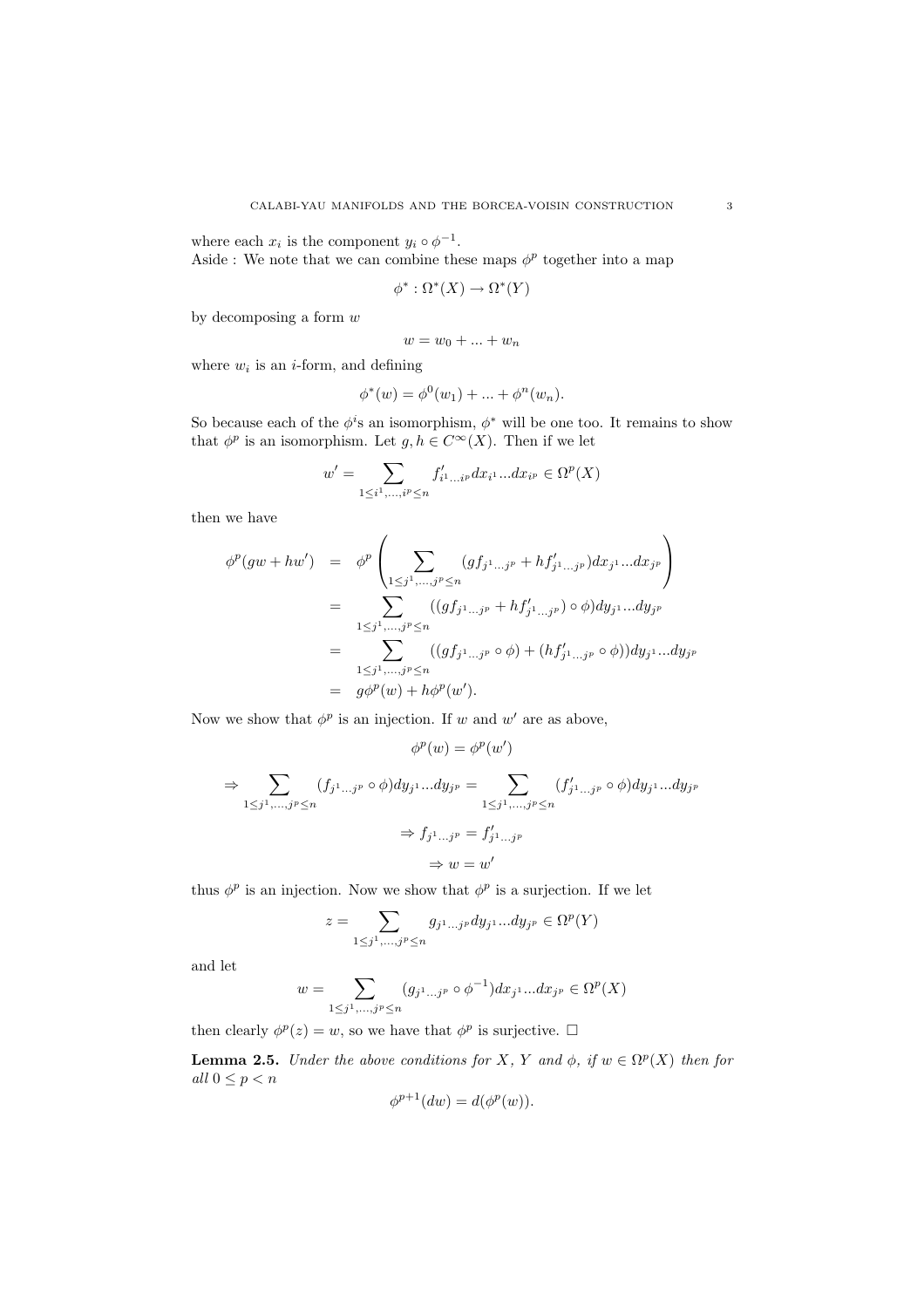In other words, the following diagram commutes :

$$
\begin{array}{ccc}\n\Omega^p(X) & \stackrel{\phi^p}{\longrightarrow} & \Omega^p(Y) \\
d \downarrow & & \downarrow d \\
\Omega^{p+1}(X) & \stackrel{}{\longrightarrow} & \Omega^{p+1}(Y) \\
\phi^{p+1}\n\end{array}
$$

Proof: Again we use local co-ordinates, and the usual expression of  $w$  to get

$$
\phi^{p+1}(dw) = \phi^{p+1}\left(\sum_{1 \leq i^1, \dots, i^{p+1} \leq n} \frac{df_{i^1 \dots i^p}}{dx_{i^{p+1}}} dx_{i^p+1} dx_{i^1} \dots dx_{i^p}\right)
$$
  
\n
$$
= \sum_{1 \leq i^1, \dots, i^{p+1} \leq n} \left(\frac{df_{i^1 \dots i^p}}{dx_{i^{p+1}}} \circ \phi\right) dy_{i^{p+1}} dy_{i^1} \dots dy_{i^p}
$$
  
\n
$$
= d\left(\sum_{1 \leq i^1, \dots, i^p \leq n} (f_{i^1 \dots i^p} \circ \phi) dy_{i^1} \dots dy_{i^p}\right)
$$
  
\n
$$
= d(\phi^p(w)) \qquad \Box.
$$

This leads us to conclude that cohomologies are invariant under diffeomorphism:

**Theorem 2.6.** Under the above conditions for X, Y and  $\phi$ ,  $H^p(X) \cong H^p(Y)$  for all  $0 \leq p \leq n$  (as vector spaces).

Proof: We note that the above lemmas lead us to conclude that

- w closed  $\iff \phi^p(w)$  closed, and
- w exact  $\iff \phi^p(w)$  exact.

So  $\phi^p$  induces isomorphisms between

• 
$$
\{w \in \Omega^p(X) | dw = 0\}
$$
 and  $\{z \in \Omega^p(Y) | dz = 0\}$ 

•  $\{dw|w \in \Omega^{p-1}(X)\}\$  and  $\{dz|z \in \Omega^{p-1}(Y)\}\$ 

which proves the result.  $\Box$ 

We note also that non-diffeomorphic functions can also induce maps of cohomology. It should be noted that even when  $\phi$  is not a bijection, the change of co-ordinates described in the definition of  $\phi^*$  can still be performed. We apply the Inverse Function Theorem to the smooth function  $\phi$  to get a local inverse, which gives us a local change of co-ordinates.

Example 2.7. If  $A, B$  are manifolds then we can introduce a smooth manifold structure on  $A \times B$ . Then the inclusion map

$$
\pi: A \to A \times B
$$

induces maps

$$
\pi^* : \Omega^*(A \times B) \to \Omega^*(A)
$$

and

$$
\pi^p: H^p(A \times B) \to H^p(A)
$$

as described above. (Because  $\pi$  is an inclusion,

We now calculate the cohomologies for a simple example space.

**Example 2.8.** Let X be  $\mathbb{R}^2$ . Then we observe that:

• because X is connected,  $H^0(X) \cong \mathbb{R}$ .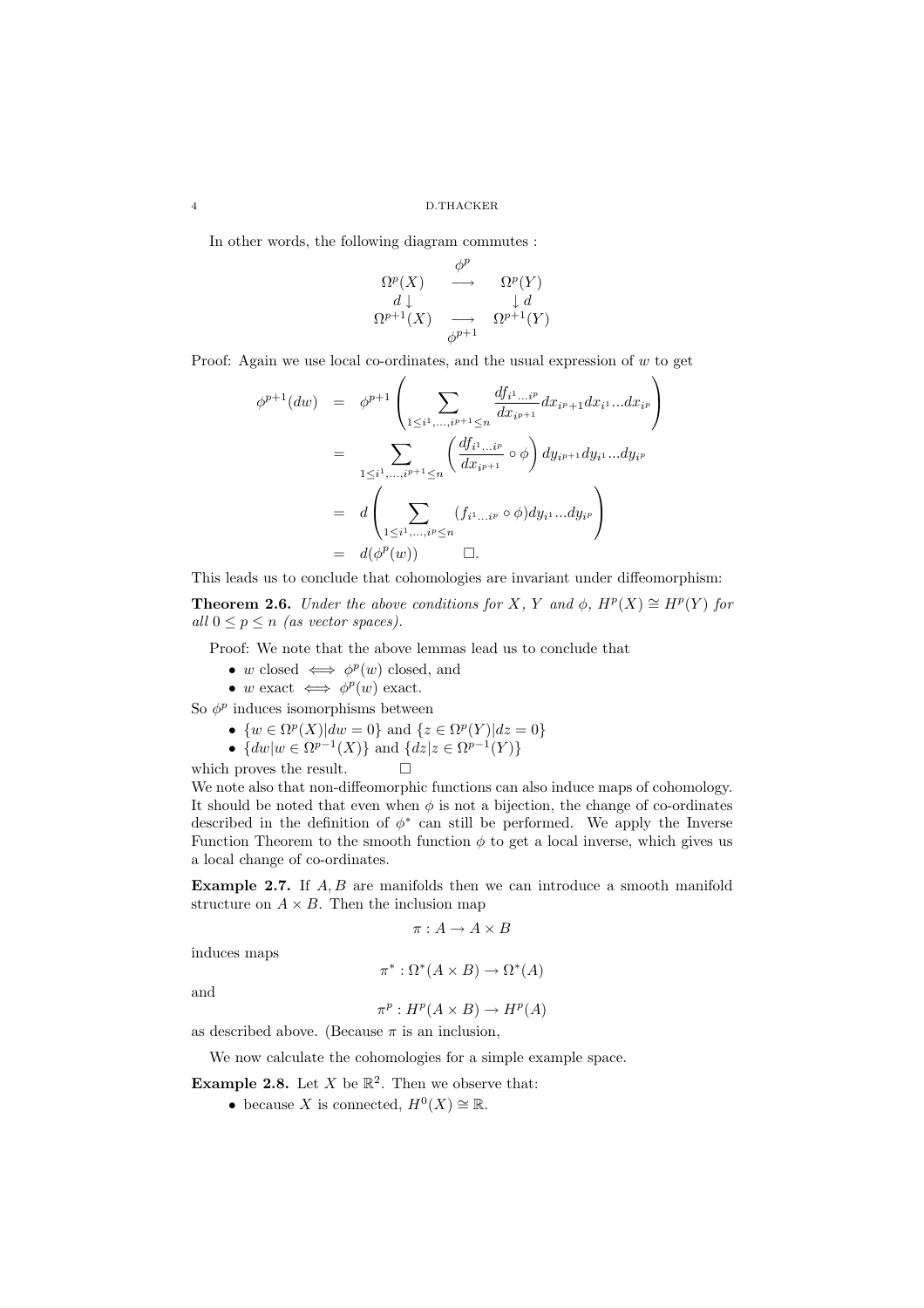• If we take an arbitrary 1-form  $w$  given by

$$
w = f_1 dx_1 + f_2 dx_2
$$

then by defining

$$
f(x_1, x_2) := \int_0^{x_1} f_1(u, x_2) du + \int_0^{x_2} f_2(x_1, u) du,
$$

it is obvious that  $w = df$ , thus every 1-form is exact, so  $H^1(X) \cong 0$ .

• If we take an arbitrary 2-form  $w$  given by

$$
w = f dx_1 dx_2
$$

then by defining

$$
g(x_1, x_2) := \int_0^{x_1} f(u, x_2) du
$$

we see that

$$
d(gdx_2) = \frac{\partial g}{\partial x_1} dx_1 dx_2 = f dx_1 dx_2 = w
$$

thus w is exact, so  $H^2(X) \cong 0$ .

• For  $p > 2$ , all p-forms are 0, because of the relation  $dx_i dx_i = 0$ . So  $H^p(X)=0.$ 

This example can be generalised to  $\mathbb{R}^n$  as in the Poincare lemma :

## Theorem 2.9.

$$
H^p(\mathbb{R}^n) \cong \left\{ \begin{array}{c} \mathbb{R} \text{ when } p = 0 \\ 0 \text{ otherwise.} \end{array} \right.
$$

This is proved by induction on  $n$ . For a full proof, see [2].

## 3. The Mayer-Vietoris Sequence

This sections is intended to be a brief commentary on one of the common tools used in examining cohomology. Readers looking for more information should consult [2].

**Definition 3.1.** A set of vector spaces  $V_i$  together with homomorphisms  $f_i$  between them

$$
\begin{array}{ccccccccc}\n & f_{n-1} & & f_n & & f_{n+1} & & f_{n+2} \\
\cdots & \longrightarrow & V_{n-1} & \longrightarrow & V_n & \longrightarrow & V_{n+1} & \longrightarrow & \cdots\n\end{array}
$$

is called an *exact sequence* if  $ker(f_i) = image(f_{i-1})$  for all i. Note that exact sequences can be infinite or finite in both directions.

**Definition 3.2.** If an *n*-manifold X is the union of two open sets U and V, then we have inclusions

 $U \cup V \to X$ ,  $U \to U \oplus V$ ,  $V \to U \oplus V$ 

where ⊎ indicates the disjoint union. These maps induce

$$
\Omega^*(U \cup V) \to \Omega^*(U) \oplus \Omega^*(V), \quad \Omega^*(U) \oplus \Omega^*(V) \to \Omega^*(U \cap V)
$$

which gives us an exact sequence

$$
0 \to \Omega^*(U \cup V) \to \Omega^*(U) \oplus \Omega^*(V) \to \Omega^*(U \cap V) \to 0.
$$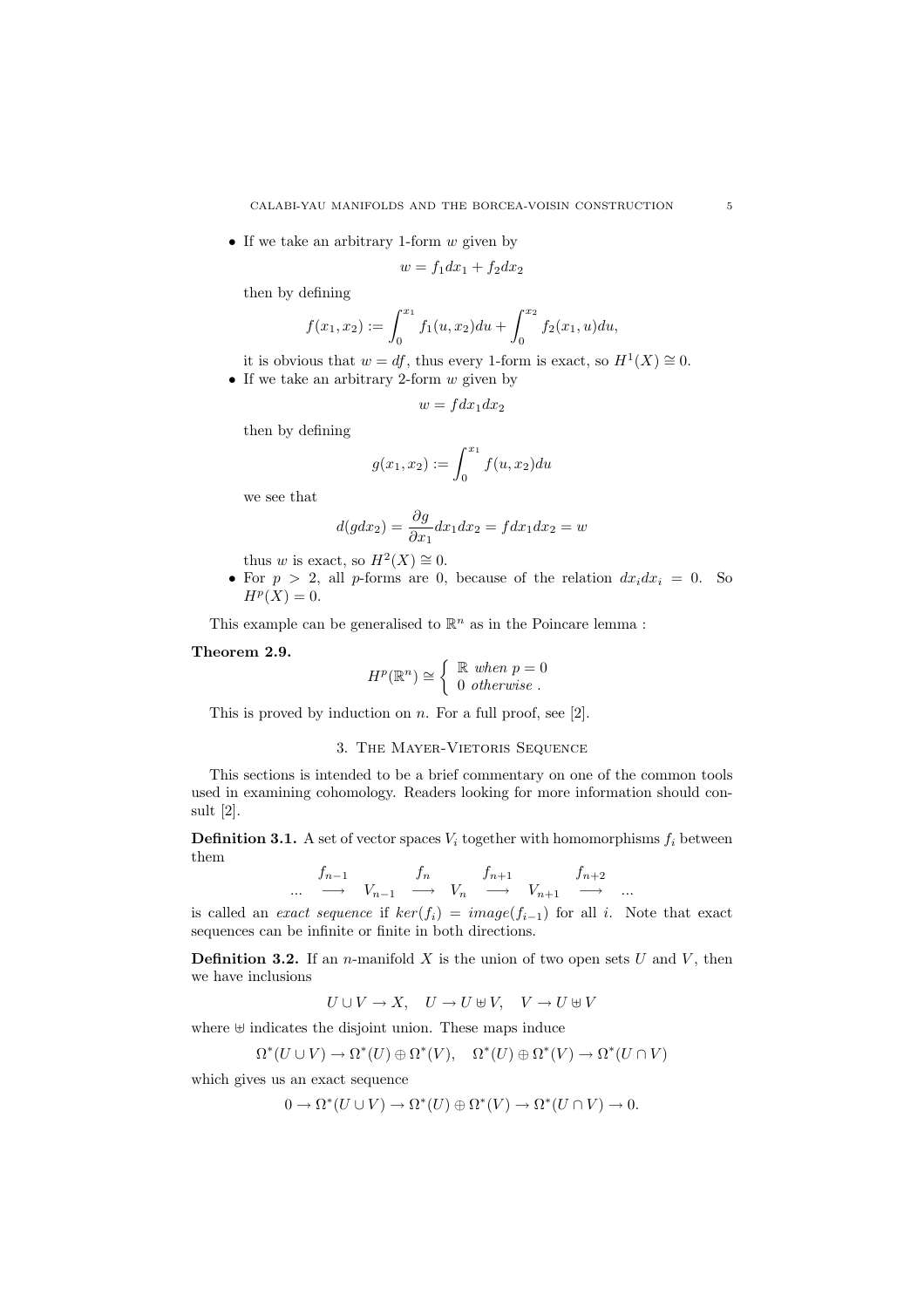We call this sequence the *Mayer-Vietoris sequence* This in turn induces a long exact sequence of cohomology

$$
H^q(U \cup V) \to H^q(U) \oplus H^q(V) \to H^q(U \cap V) \to H^{q+1}(U \cup V)
$$
  

$$
\to H^{q+1}(U) \oplus H^{q+1}(V) \to H^{q+1}(U \cap V)
$$

**Theorem 3.3** (The Künneth formula). If M and N are two manifolds, then for all  $n \geq 0$ ,

$$
H^n(M \times N) = \bigoplus_{p+q=n} H^p(M) \otimes H^q(N)
$$

where  $\otimes$  is the tensor product.

Proof : The inclusion maps

$$
\pi: M \to M \times N
$$

$$
\pi: N \to M \times N
$$

induce a map in cohomology

$$
\psi: H^p(M) \otimes H^q(N) \to H^{p+q}(M \times N)
$$

Using the Mayer-Vietoris sequence we can check gives us the required property (see [2] for full details).  $\Box$ 

Readers should note that we are also implicitly assuming that  $M$  and  $N$  have finite good covers (i.e. finite covers where finite intersections of the open sets are diffeomorphic to  $\mathbb{R}^n$ ). This is not a problem as the manifolds we are dealing with will all have good covers.

## 4. Complex manifolds

The results in the previous section are all based on the cohomology of real manifolds (i.e. manifolds locally homeomorphic to  $\mathbb{R}^n$ ), but we shall now extend this notion to cover complex manifolds.

Definition 4.1. A holomorphic bijection whose inverse is holomorphic is called a biholomorphism.

**Definition 4.2.** A *complex n-manifold*  $X$  is a topological space which is

- Hausdorff
- $\bullet\,$  second-countable
- $\bullet\,$  locally homeomorphic to  $\mathbb{C}^n$

with an atlas such that the transition functions  $\phi \circ \psi^{-1}|_{U \cap V}$  are holomorphic for all intersecting charts  $(U, \phi), (V, \psi)$ .

This allows us to define a holomorphic function  $f : X \to \mathbb{C}$  as one where  $f \circ \phi^{-1}$  is holomorphic for all choices of  $(U, \phi)$  - the condition on transition functions assures us that this property is independent of our choice. This extends logically to maps between two complex manifolds.

As for non-complex manifolds we can have a notion of local co-ordinates, and in general we will choose  $n$  holomorphic and  $n$  anti-holomorphic co-ordinates, denoted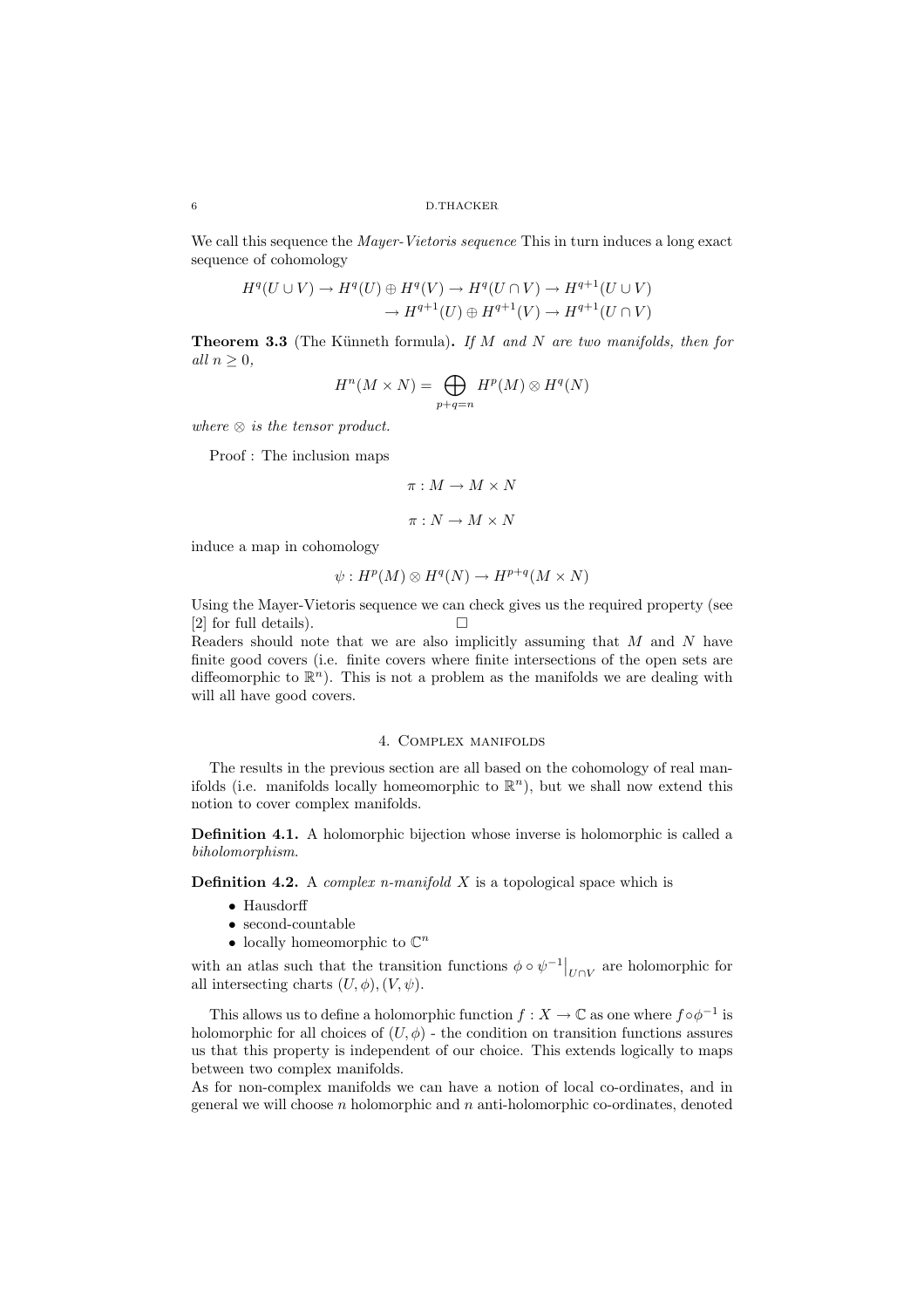$z_1, ..., z_n$  and  $\bar{z}_1, ..., \bar{z}_n$ . We can also justify expressing the tangent space in local co-ordinates at  $p \in X$  for a complex manifold

$$
T_p X = span_{\mathbb{C}} \left\{ \frac{\partial}{\partial z_1}, ..., \frac{\partial}{\partial z_n}, \frac{\partial}{\partial \bar{z}_1}, ..., \frac{\partial}{\partial \bar{z}_n} \right\}
$$
  
=  $T_p^{(1,0)} X \oplus T_p^{(0,1)} X$ 

where

$$
T_p^{(1,0)}X = span_{\mathbb{C}}\left\{\frac{\partial}{\partial z_1}, ..., \frac{\partial}{\partial z_n}\right\}
$$

and

$$
T_p^{(0,1)}X=span_{\mathbb{C}}\left\{\frac{\partial}{\partial\bar{z}_1},...,\frac{\partial}{\partial\bar{z}_1}\right\}.
$$

and we apply this decomposition of co-ordinates to the dual space

$$
T_p^*X = span_{\mathbb{C}}\{dz_1, ..., dz_n, d\bar{z}_1, ..., d\bar{z}_n\} = \Omega_p^{1,0}(X) \oplus \Omega_p^{0,1}(X)
$$

where

$$
\Omega_p^{1,0}(X) = span_{\mathbb{C}}\{dz_1, ..., dz_n\}
$$
  

$$
\Omega_p^{0,1}(X) = span_{\mathbb{C}}\{d\overline{z}_1, ..., d\overline{z}_n\}
$$

We define  $\Omega_p^{r,s}(X)$  as the space of forms with r holomorphic and s anti-holomorphic co-ordinates:

$$
\Omega^{r,s}(X) = span_{\mathbb{C}}\{dz_{i^1}...dz_{i^r}d\bar{z}_{j^1}...d\bar{z}_{j^s}|i^a,j^b \in \{1,...,n\}\}\
$$

so an arbitrary  $r, s$ -form  $w$  will take the form

$$
w = \sum_{\substack{(1 \leq i^1, \dots, i^r \leq n) \\ (1 \leq j^1, \dots, j^s \leq n)}} f_{i^1, \dots, i^r, j^1, \dots, j^s} dz_{i^1} \dots dz_{i^r} d\bar{z}_{j^1} \dots d\bar{z}_{j^s}.
$$

(For ease of notation we will write  $f_{\dots}$  instead of writing the full subscript). We can decompose the exterior derivative into two components:

$$
dw=\partial w+\bar\partial w
$$

where

$$
\partial w = \sum \frac{\partial f_{\cdots}}{\partial z_{i^{r+1}}} dz_{i^{r+1}} dz_{i^1} \cdots dz_{i^r} d\bar{z}_{j^1} \cdots d\bar{z}_{j^s}
$$

and

$$
\bar{\partial}w = \sum \frac{\partial f_{\dots}}{\partial \bar{z}_{j^{s+1}}} d\bar{z}_{j^{s+1}} dz_{i^1} ... dz_{i^r} d\bar{z}_{j^1} ... d\bar{z}_{j^s}.
$$

It is easy to show that both  $\partial^2 = 0$  and  $\bar{\partial}^2 = 0$ .

**Definition 4.3.** Let  $q$  be a non-degenerate hermitian metric on a complex manifold X, and define (locally) ∂ ∂

$$
g_{ij} = g\left(\frac{\partial}{\partial z_i}, \frac{\partial}{\partial z_j}\right)
$$

$$
g_{i\bar{j}} = g\left(\frac{\partial}{\partial z_i}, \frac{\partial}{\partial \bar{z}_j}\right)
$$

with the obvious definitions for  $g_{\bar{i}j}$  and  $g_{\bar{i}j}$ . We define also

$$
g^{ij} = g^{-1}\left(\frac{\partial}{\partial z_i}, \frac{\partial}{\partial z_j}\right)
$$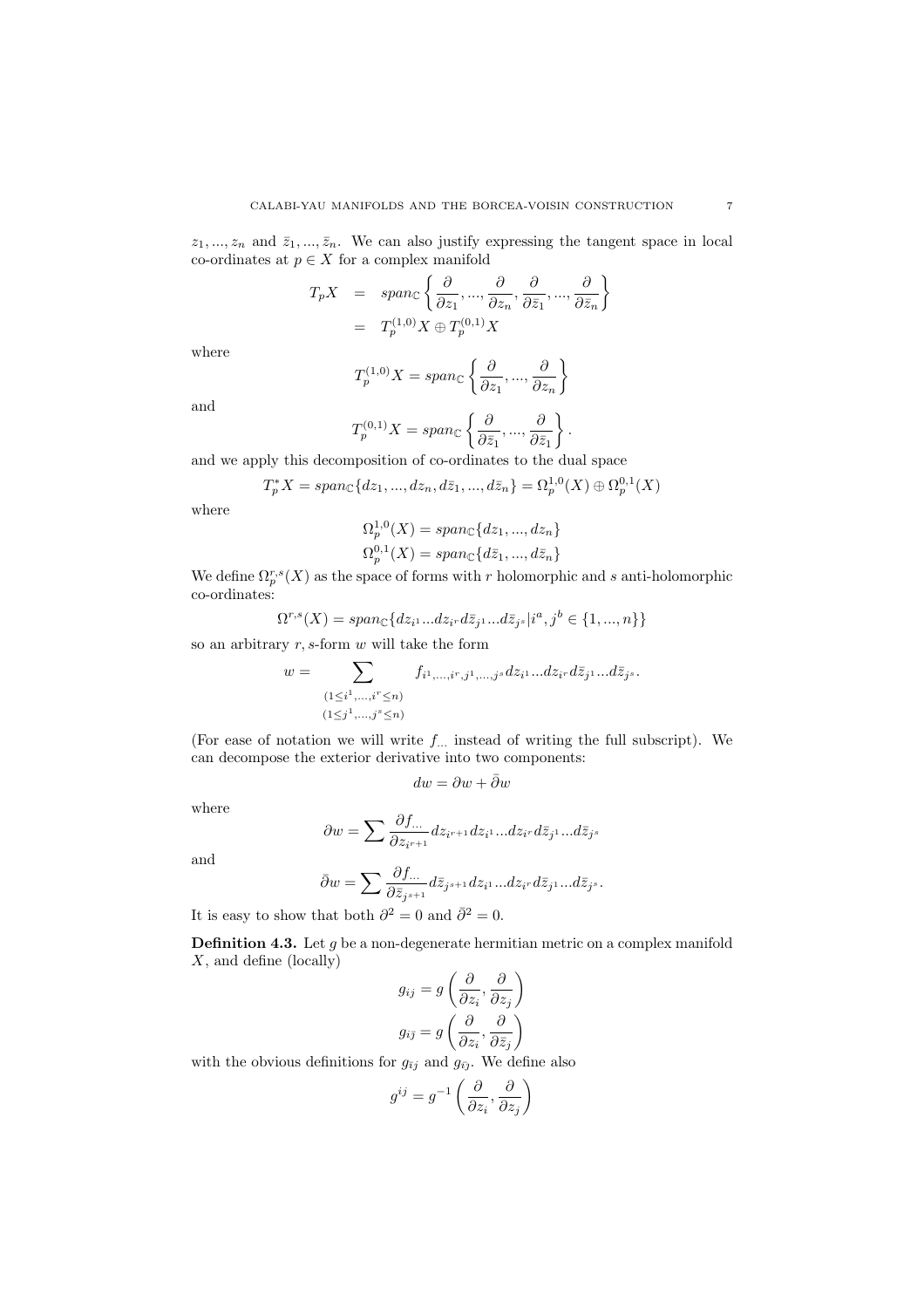$$
g^{i\bar\jmath}=g^{-1}\left(\frac{\partial}{\partial z_i},\frac{\partial}{\partial\bar z_j}\right)
$$

where  $g^{-1}$  is the bilinear form obtained by taking the inverse of the matrix of g. We then make the obvious definitions of  $g^{\bar{i}j}$  and  $g^{\bar{i}j}$ . The Kähler form on  $X$  is defined by

$$
K = \sum_{1 \le i,j \le n} \sqrt{-1} g_{i\bar{j}} dz_i d\bar{z}_j
$$

We say that X is Kähler if it admits a metric q for which the Kähler form K is closed (i.e.  $dK = 0$ ). For more on Kähler geometry, see [2] or [4].

We now define the complex equivalent of the DeRham cohomology.

**Definition 4.4.** The  $(r,s)$ th Dolbeault cohomology of a complex manifold X is defined to be

$$
H^{r,s}_{\overline{\partial}}(X) = \frac{\{w \in \Omega^{r,s}(X) | \overline{\partial}w = 0\}}{\{\overline{\partial}w | w \in \Omega^{r-1,s}(X)\}}.
$$

 $H_{\bar{\partial}}^{r,s}(X)$  is called the  $(r,s)th$  cohomology class of X. We note that on compact Kähler manifolds, it is equivalent to formulate this using  $\partial$  instead of  $\overline{\partial}$ . In this case we just write  $H^{r,s}(X)$ . We also write

$$
H^{*}_{\bar{\partial}}(X)=\bigoplus_{r,s}H^{r,s}_{\bar{\partial}}(X).
$$

Proposition 4.5 (Hodge decomposition). On a compact Kähler manifold,

$$
H^p(X) = \bigoplus_{r+s=p} H^{r,s}(X)
$$

as vector spaces over  $\mathbb{R}$ , and  $H^{r,s}(X) = \overline{H^{s,r}(X)}$ .

Proof : See [4].

**Definition 4.6.** The  $(r,s)$ th Hodge number of a complex manifold X is defined as  $h_X^{r,s} = dim_{\mathbb{C}} H_{\bar{\partial}}^{r,s}(X).$ 

$$
u_X = u \iota u \iota u_B \bar{u}
$$

This is often written as just  $h^{r,s}$ .

We usually write the Hodge numbers of a manifold in a diamond, as in this example of a complex 2-manifold:

$$
\begin{array}{ccc}\n & & h^{0,0} & & \\
 & h^{1,0} & & h^{0,1} & \\
 h^{2,0} & & h^{1,1} & & h^{0,2} \\
 & & & h^{2,2} & \\
 & & & & h^{2,2}\n\end{array}
$$

We call this the Hodge diamond.

Theorem 4.7.

$$
\chi = \sum_{i=0}^{n} (-1)^{i} \left( \sum_{r+s=i} h^{r,s} \right),
$$

where  $\chi$  is the Euler characteristic of the manifold.

Proof : See [2].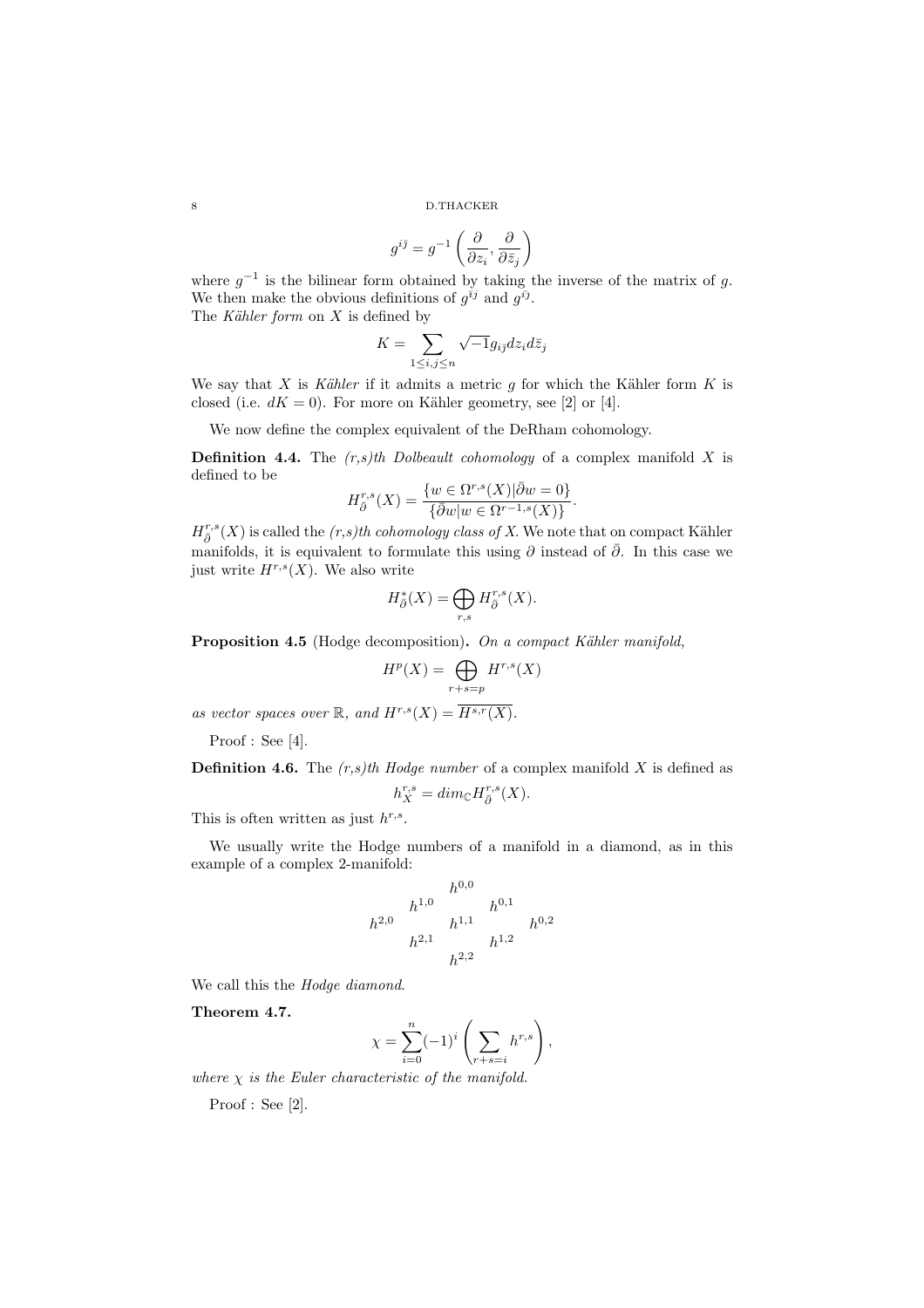**Proposition 4.8** (Künneth formula for complex manifolds). If X, Y are complex manifolds, then

$$
H^{r,s}_{\bar{\partial}}(X \times Y) = \bigoplus_{\substack{r_1+r_2=r\\s_1+s_2=s}} H^{r_1,s_1}_{\bar{\partial}}(X) \otimes H^{r_2,s_2}_{\bar{\partial}}(Y)
$$

Proof : The proof is similar to the proof of the Künneth formula for real manifolds - we use the Mayer-Vietoris sequence.  $\Box$ 

## 5. Connections, curvature and holonomy

We recall that a vector field on a manifold  $X$  attaches a tangent vector to each point in  $X$ , and we denote

$$
\mathcal{X}(X) = \{ \text{vector fields on X} \}.
$$

**Definition 5.1.** A *connection*  $D$  on a manifold  $X$  is a function

$$
D: \mathcal{X}(X) \times \mathcal{X}(X) \to \mathcal{X}(X)
$$

(we write  $D_V W$  for  $D(V, W)$ ) s.t.

- $D_V W$  is  $C^\infty(X)$ -linear in V
- $D_V W$  is  $\mathbb{C}\text{-linear}$  in  $W$
- $D_V(f(W)) = (Vf)W + f(D_V W)$  for  $f \in C^\infty(X)$ .

**Definition 5.2.** Given two vector fields  $V, W$  on a manifold  $X$  we define a new vector field  $[V, W]$  by

$$
[V,W]_p(f) = V_p(Wf) - W_p(Vf)
$$

for all  $f \in C^{\infty}(X)$ .

**Theorem 5.3.** If X is a manifold with a non-degenerate metric  $\langle \cdot, \cdot \rangle$ , then there exists a unique connection D s.t.  $\forall U, V, W \in \mathcal{X}(X)$ :

- $[V, W] = D_V W D_W V$
- $U < V, W > = < D_U V, W > + < V, D_U W >$

This is called the Levi-Civita connection, and it is characterised by the Kozul formula:

$$
\begin{aligned} 2 &< D_V W, U &> = V < W, U > + W < U, V > -U < V, W > - \\ &< V, [W, U] > + < W, [U, V] > + < U, [V, W] > \end{aligned}
$$

 $\forall U, V, W \in \mathcal{X}(X).$ 

Proof : Existence: This follows from the fact that

$$
V\mapsto V^*,\text{ where }V^*(U)=
$$

is a  $C^{\infty}(X)$ -linear isomorphism  $\mathcal{X}(X) \to \Omega^{1,0}(X)$ 

Uniqueness: Suppose D satisfies the conditions above. Then for all  $U, V, W \in$  $\mathcal{X}(X)$ .

$$
V < W, U > = < D_V W, U > + < W, D_V U > \\
W < U, V > = < D_W U, V > + < U, D_W V > \\
U < V, W > = < D_U V, W > + < V, D_U W >
$$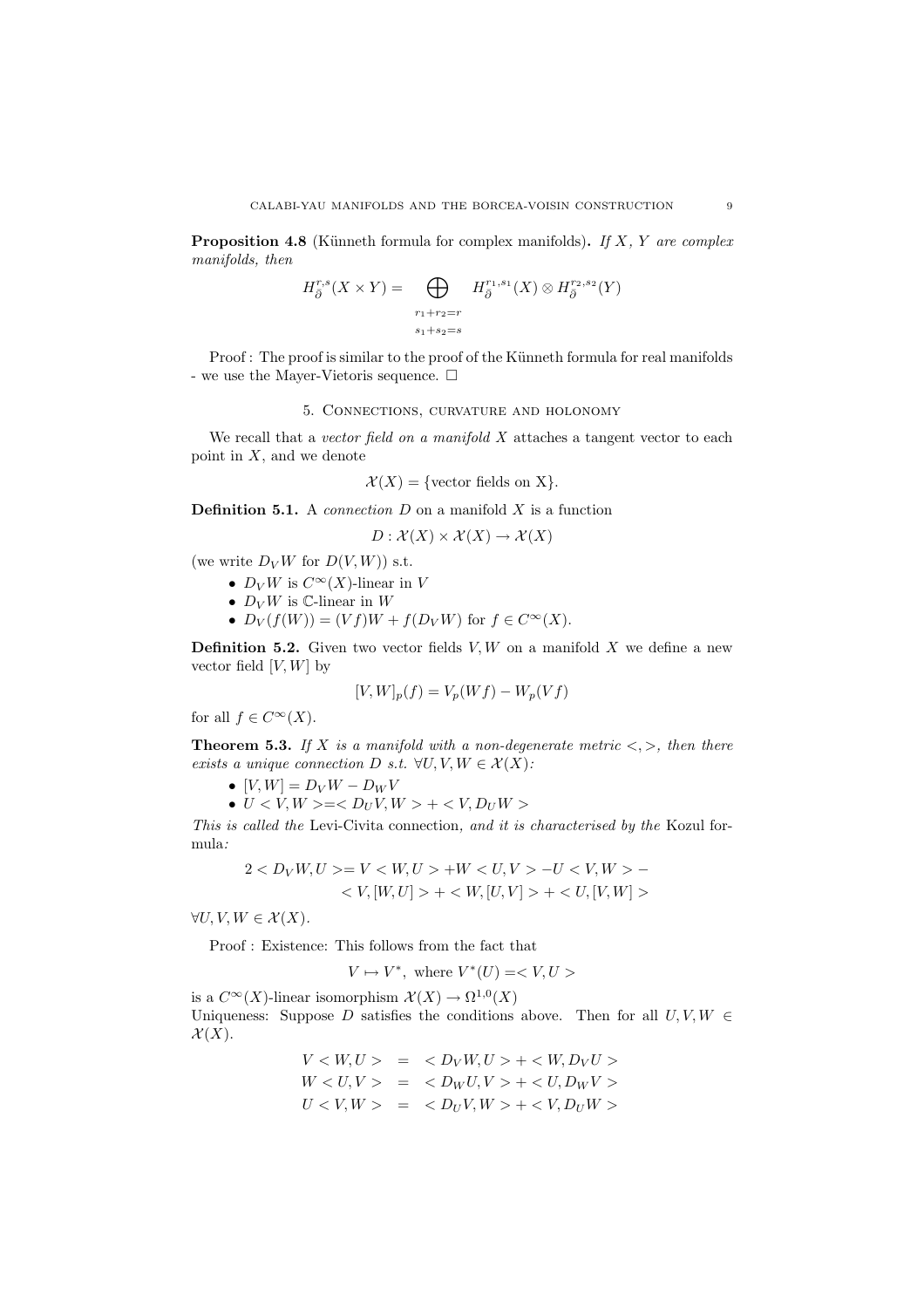and

$$
\langle V, [W, U] \rangle = \langle V, D_W U - D_U W \rangle = \langle V, D_W U \rangle - \langle V, D_U W \rangle
$$
  

$$
\langle W, [U, V] \rangle = \langle W, D_U V - D_V U \rangle = \langle W, D_U V \rangle - \langle W, D_V U \rangle
$$
  

$$
\langle U, [V, W] \rangle = \langle U, D_V W - D_W V \rangle = \langle U, D_V W \rangle - \langle U, D_W V \rangle
$$

so we can verify the Kozul formula. The uniqueness of  $D$  follows from the fact that if  $\langle D_V W, U \rangle = \langle D'_V W, U \rangle \forall U, V, W \in \mathcal{X}(X), D_V W = D'_V W$  and thus  $D = D'. \square$ 

**Theorem 5.4.** If X is a manifold with a non-degenerate metric g,  $I \subset \mathbb{R}$ , and  $\alpha : I \to X$  is a curve, then we can define a notion of the derivative of a vector field. There is a unique function taking every vector field Z on  $\alpha$  to a vector field Z' on  $\alpha$ , called the induced covariant derivative, s.t.

- $(aZ_1 + bZ_2)' = aZ_1' + bZ_2'$  where  $a, b \in \mathbb{C}$
- $(hZ)' = (dh/dt)Z + hZ'$  where  $h \in C^{\infty}(I)$
- $(V\alpha)'(t) = D_{\alpha'(t)}(V)$  where  $t \in I, V \in \mathcal{X}(X)$
- $(d/dt) < Z_1, Z_2> =  +$

Proof : See [3].

**Definition 5.5.** A vector field is called *parallel* if  $Z' = 0$ .

**Proposition 5.6.** Let X be a manifold with a non-degenerate metric. Let  $\alpha$ :  $(a,b) \to X$  be a smooth curve on X, and  $z \in T_{\alpha(a)}X$ . Then there exists a unique parallel vector field Z defined on all of  $\alpha(a,b)$  s.t.  $Z(a) = z$ .

Proof : This is a consequence of the properties of the induced covariant derivative. For more detail, see [3].  $\Box$ 

**Definition 5.7.** Under the above conditions, we define the *parallel transport of*  $z$ along  $\alpha$  to be  $Z(b)$  where Z is the unique parallel vector field s.t.  $Z(a) = z$ . The holonomy of  $X$  is defined to be

$$
\left\{\text{linear maps }A:T_{\alpha(a)}X\to T_{\alpha(a)}X\middle|\begin{array}{l}A(v)\text{ is the parallel transport of }v\text{ along }\alpha\\\alpha:(a,b)\to X\text{ smooth closed curve}\end{array}\right\}
$$

.

In other words, the holonomy of a manifold is the set of all linear maps that describe the action of parallel transport around some closed curve.

## 6. Calabi-Yau Manifolds

The following definitions and results will help us to define Calabi-Yau manifolds.

**Theorem 6.1.** If X is a complex, Kähler manifold with Euler characteristic  $\chi \neq 0$ and  $c_1(X)$ , then  $h^{1,0} = 0$ .

Proof : This is a consequence of the Poincaré-Hopf theorem, which states that  $\chi$  counts zeroes of vector fields on X (with multiplicity). Let  $V \in H^{1,0}(X)$ , so V is a holomorphic one form. By the Weitzenböck formula,  $V$  is therefore constant. V is constant and it has a zero, so V is zero everywhere.  $\Box$ 

**Definition 6.2.** On a manifold X with a non-degenerate metric g we define the Christoffel symbols

$$
\Gamma^i_{jk} = \sum_l \frac{1}{2} g^{il} \left( \frac{\partial g_{lk}}{\partial z_j} + \frac{\partial g_{lj}}{\partial z_k} - \frac{\partial g_{jk}}{\partial z_l} \right),
$$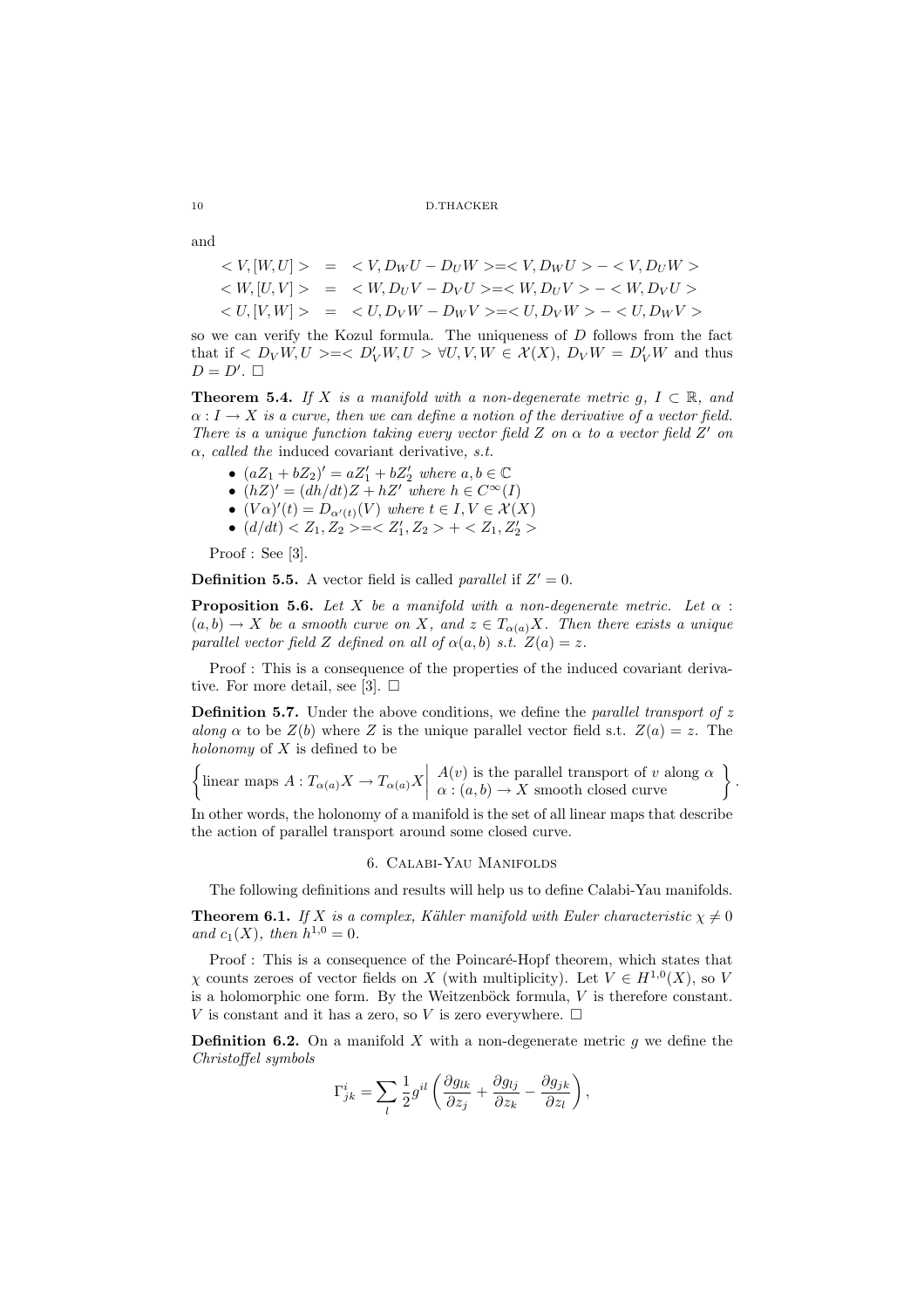where we allow replacement of i by  $\bar{i}$ , j by  $\bar{j}$ , k by  $\bar{k}$  and l by  $\bar{l}$ .

We note that on a Kähler manifold, we have

$$
\frac{\partial g_{i\bar{\jmath}}}{\partial z_l} = \frac{\partial g_{l\bar{\jmath}}}{\partial z_i}
$$

so the only non-zero Christoffel symbols are

$$
\Gamma_{jk}^l = \sum_s g^{l\bar{s}} \frac{\partial g_{k\bar{s}}}{\partial z_j}
$$

and

$$
\Gamma_{\bar{j}\bar{k}}^{\bar{l}} = \sum_s g^{\bar{l}s} \frac{\partial g_{\bar{k}s}}{\partial z_{\bar{j}}}.
$$

Definition 6.3. The Riemann curvature tensor is defined by

$$
R^i_{jkl} = \frac{\partial \Gamma^i_{jk}}{\partial z^l} - \frac{\partial \Gamma^i_{jl}}{\partial z^k} + \sum_s \left( \Gamma^i_{sl} \Gamma^s_{jk} - \Gamma^i_{sk} \Gamma^s_{jl} \right)
$$

where we allow replacement of i by  $\bar{i}$ , j by  $\bar{j}$ , k by  $\bar{k}$  and l by  $\bar{l}$ . The Ricci curvature tensor is defined by

$$
R_{j\bar k}=\sum_i R^i_{ij\bar k}.
$$

Under the Kähler conditions above the Ricci tensor simplifies to

$$
R_{\bar\imath j} = - \sum_{\bar k} \frac{\partial \Gamma^{\bar k}_{\bar\imath \bar k}}{\partial z_j}
$$

We say that a metric is *Ricci-flat* if the induced Ricci curvature tensor is identically zero.

We are now ready to define a Calabi-Yau manifold.

**Definition 6.4.** A complex *n*-manifold *X* is *Calabi-Yau* if

- $X$  is compact
- $X$  is Kähler
- X has a holonomy that is a subgroup of  $SU(n)$

where  $SU(n)$  is the group of special unitary  $n \times n$  matrices.

**Proposition 6.5.** If a complex compact manifold  $X$  admits a Ricci-flat metric then the holonomy of X is a subgroup of  $SU(n)$  with respect to that metric.

Proof : See [5].

This leaves us with the unenviable task of trying to find explicit Ricci-flat metrics on manifolds. The next section gives us an alternate approach.

### 7. Bundles

**Definition 7.1.** Let G be a topological group which acts effectively on a space  $F$ on the left. A *fiber bundle* is a surjection  $\pi : E \to B$  between topological spaces s.t. B has an open cover  ${U_\alpha}$  and homeomorphisms

$$
\phi_{\alpha}: E|_{U_{\alpha}} \to U_{\alpha} \times F
$$

and the transition functions are continuous functions with values in  $G$ . In this case we call  $F$  the *fiber* and  $G$  the *structure group*.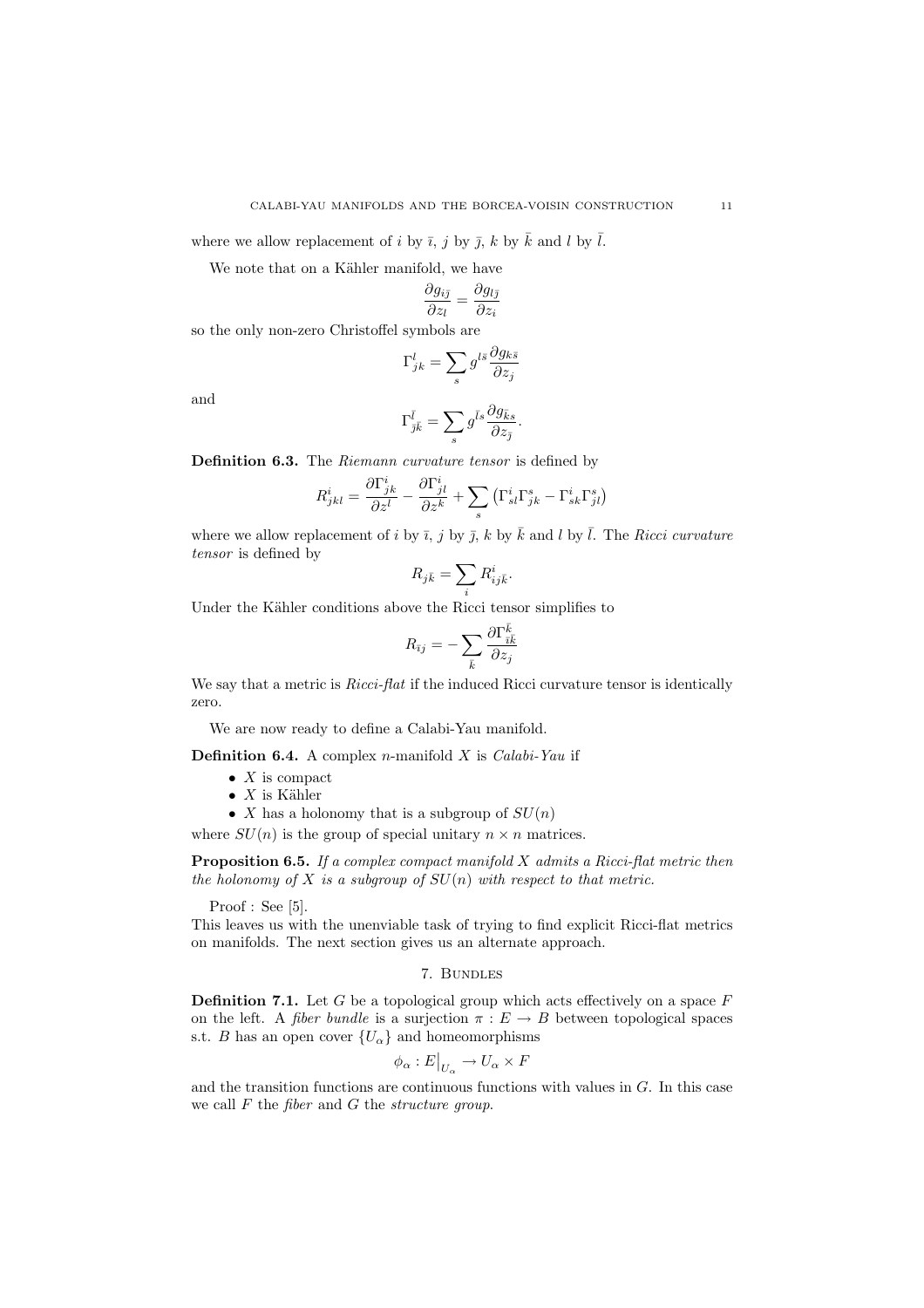Note that the set  $E$  is often referred to as the "bundle".

**Definition 7.2.** A *complex vector bundle of rank n* is a fiber bundle with fiber  $\mathbb{C}^n$ and structure group  $GL(n;\mathbb{C})$ . If  $n=1$  then we call it a *complex line bundle*.

Note that by removing the complex structure from a complex line bundle we get a real vector bundle of rank 2. We call this the underlying real bundle.

**Definition 7.3.** The 1st Chern class  $c_1(E)$  of a complex line bundle E is the Euler class of its underlying real bundle.

**Definition 7.4.** If X is a complex n-manifold, the *canonical bundle* of X is the  $n-fold$  exterior product (denoted by  $\bigwedge$ )

$$
K_X = \bigwedge\nolimits^n T^*X
$$

which is a complex line bundle of  $X$ .

**Definition 7.5.** The first Chern class  $c_1(X)$  of a complex manifold X is defined to be the first Chern class of its canonical bundle.

Definition 7.6. A complex vector bundle is trivial if it takes the form

 $\pi : M \times \mathbb{C}^k \to M$ 

where k is some positive integer.

Proposition 7.7. A complex line bundle is trivial iff it has zero 1st Chern class.

Proof : See [2]

**Theorem 7.8** (Yau). A Kähler manifold X with  $c_1(X) = 0$  admits a Ricci-flat metric.

Proof : See [7]

This theorem frees us from the difficult task of explicitly finding Ricci-flat metrics on Kähler manifolds in order to prove that they are Calabi-Yau. Now all we have to do is check that their 1st Chern class is zero. It is worth noting that this theorem is not constructive; i.e. it does not provide an explicit Ricci-flat metric.

## 8. More Calabi-Yau manifolds

We now look at some common properties of Calabi-Yau manifolds.

**Theorem 8.1** (Poincaré Duality). If  $X$  is a compact, n-dimensional manifold, then there exists a linear isomorphism

$$
\sigma: H^r(X) \to H^{n-r}(X).
$$

Proof : See [6]

Proposition 8.2. On a connected Calabi-Yau manifold X,

(i)  $h^{0,0} = 1$ (ii)  $h^{r,s} = h^{n-r,n-s}$ (iii)  $h^{r,s} = h^{s,r}$ 

(iv)  $h^{n,0} = h^{0,n} = 1$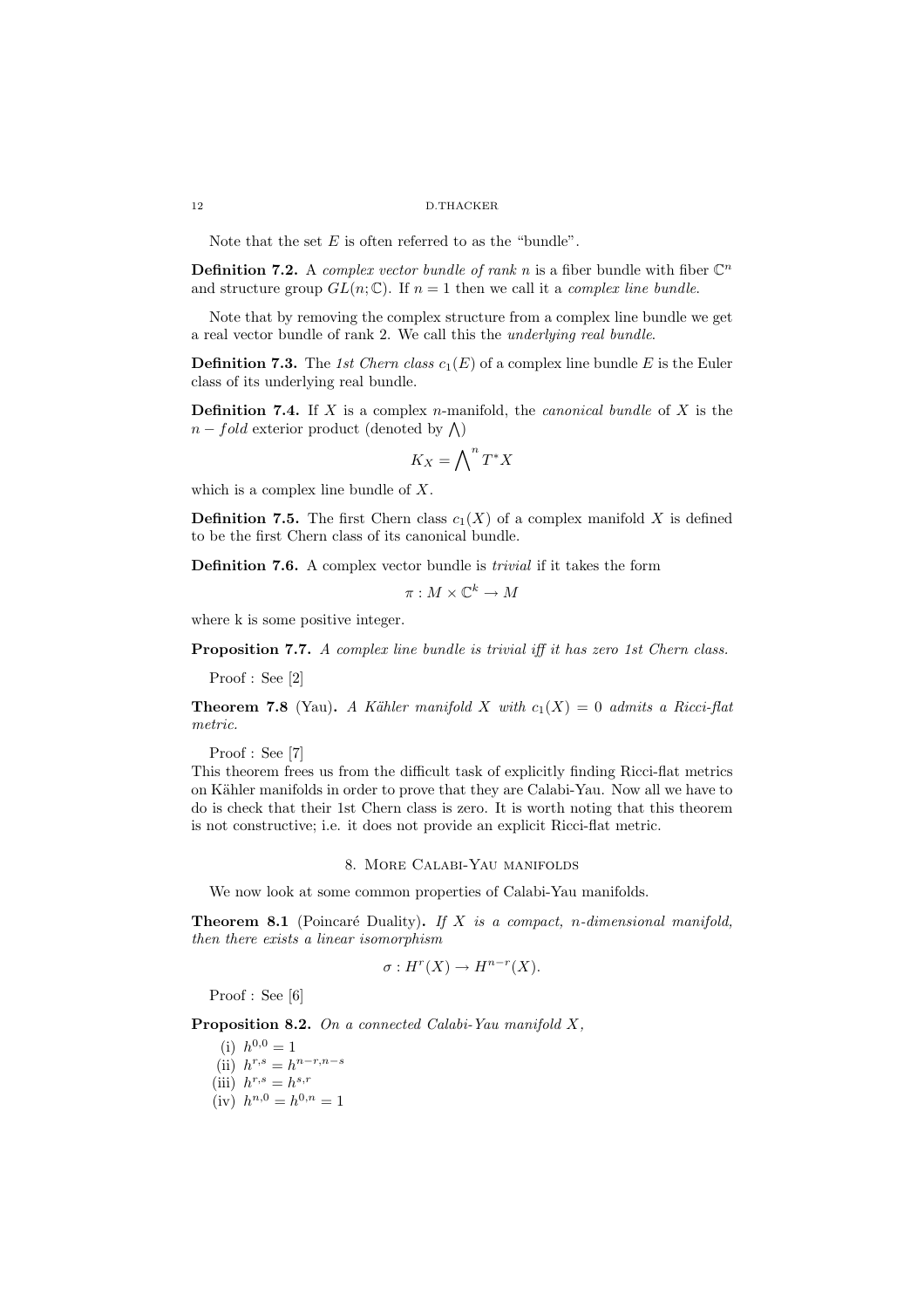Proof : Property (i) follows directly from connectedness : the closed 0,0-forms must all be constant, so  $H^{0,0}(X) \cong \mathbb{C}$ .

Property (ii) is detailed in [2].

Property (iii) follows from the Hodge decomposition of real cohomology.

Property (iv) follows from the fact that holonomy is some subgroup of  $SU(n)$ . So we can already write the hodge diamond for a one-dimensional Calabi-Yau manifold:

$$
h^{1,0} \t h^{0,0} \t h^{0,1} = 1 \t 1
$$

These manifolds are in fact elliptic curves, i.e. quotient spaces  $\frac{C}{\Lambda}$  where  $\Lambda$  is a lattice generated by two linearly independent vectors in C.

We now classify Calabi-Yau 2-folds. These fall into two categories: firstly, the complex 2-torus.

**Definition 8.3.** We define a *complex 2-torus* as a quotient space  $\frac{\mathbb{C}^2}{\Lambda}$  where  $\Lambda$  is a lattice generated by four vectors in  $\mathbb{C}^2$  which are linearly independent over  $\mathbb{R}$ .

Proposition 8.4. A complex 2-torus T is a Calabi-Yau manifold.

Proof: Compactness is easy to show; we need to show that  $c_1(T) = 0$ . This is easy to see if we write T as the product space of two elliptic curves  $E_1, E_2$ . The canonical bundle of T will be the product  $K_{E_1} \times K_{E_2}$ .  $E_1$  and  $E_2$  are Calabi-Yau manifolds, so  $K_T$  is the product of two trivial bundles and is therefore trivial. So  $c_1(T) = 0$  by 7.7.  $\Box$ 

We now have that the Hodge diamond for  $T$  will look like

$$
\begin{array}{ccc}\n & & 1 \\
h^{1,0} & & h^{0,1} \\
1 & & h^{1,1} \\
h^{2,1} & & h^{1,2}\n\end{array}
$$

.

Examining the cohomology on the cover  $\mathbb{C}^2$  we get that  $h^{1,0} = h^{0,1} = h^{2,1} = h^{1,2} =$ 2, and  $h^{1,1} = 4$ . This confirms that the Euler characteristic is  $\chi = 1 - (2 + 2) +$  $(1+4+1) - (2+2) + 1 = 8 - 8 = 0$  (which is verifiable by triangulation).

Now we examine the cohomology of the case  $\chi \neq 0$ . By Theorem 6.1  $h^{1,0} = 0$ , so we deduce  $h^{0,1} = h^{2,1} = h^{1,2} = 0$ . It remains only to calculate  $h^{1,1}$ . Results from index theory tell us that the Euler characteristic  $\chi$  is 24, and thus by Theorem 4.7 :

$$
24 = 1 - 0 + (1 + h^{1,1} + 1) - 0 + 1
$$

and therefore  $h^{1,1} = 20$ . We call this a K3 surface. One can show that all Calabi-Yau 2-folds with  $\chi \neq 0$  are diffeomorphic; see [13].

## 9. Blow-up of singularities

The Borcea-Voisin construction involves a process called orbifolding, whereby we identify points on a Calabi-Yau manifold by means of an automorphism. However, if the automorphism has any fixed points, we will no longer have smooth structure on the result. These fixed points are called singularities. However, this section details methods by which we can restore the smooth structure by "glueing" copies of complex projective space  $\mathbb{CP}^n$  along the fixed points.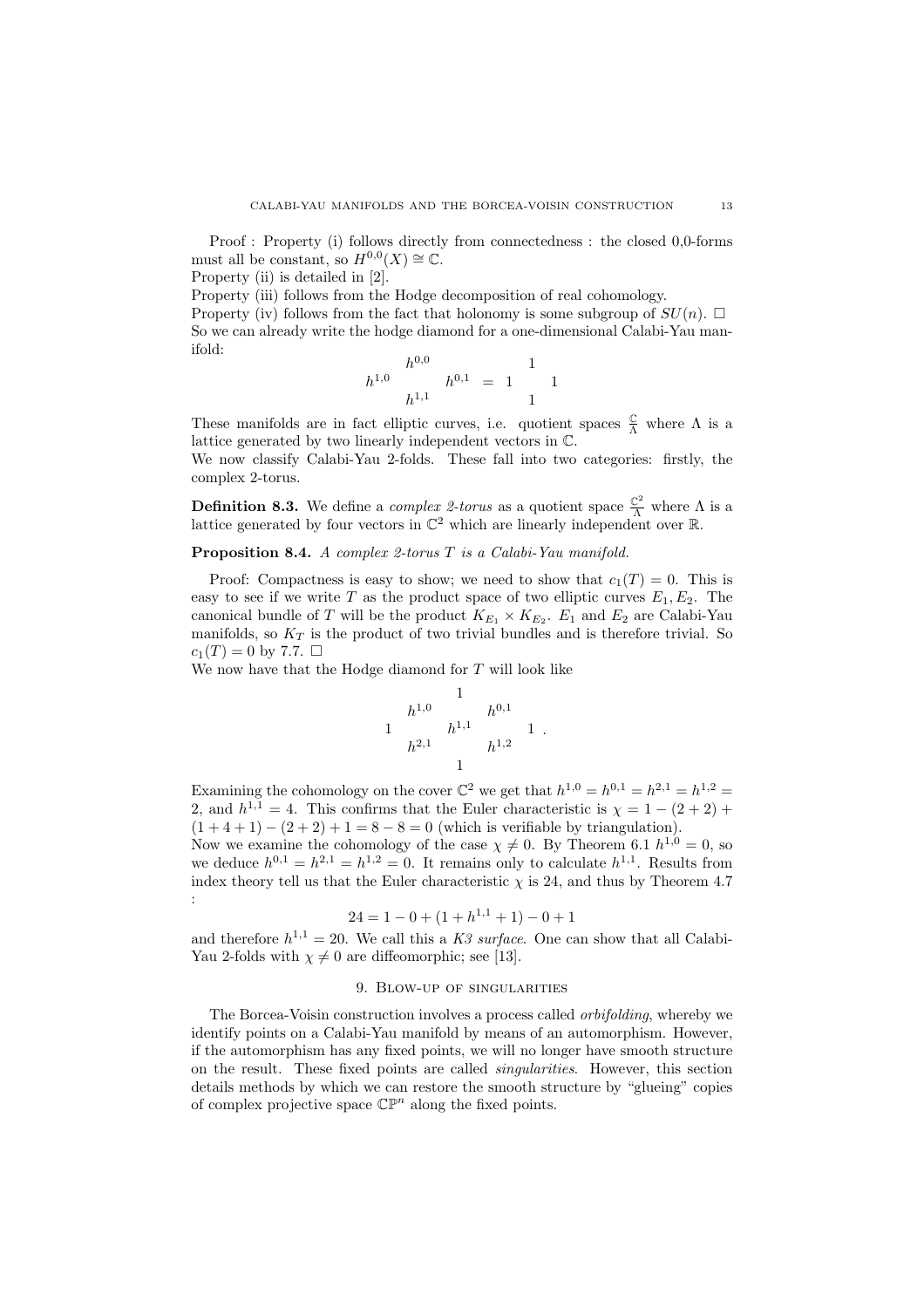**Definition 9.1.**  $\mathbb{CP}^n := \{1\text{-dimensional subspaces of }\mathbb{C}^{n+1}\}.$ 

**Definition 9.2.** Let  $\Delta$  be a disc about the origin in  $\mathbb{C}^n$  with co-ordinates  $z_1, ..., z_n$ and let  $y_1, ..., y_n$  be homogeneous co-ordinates on  $\mathbb{CP}^{n-1}$ . Define

$$
\tilde{\Delta}:=\{(z,y)|z_iy_j=z_jy_i\forall i,j\},
$$

which is a submanifold of  $\Delta \times \mathbb{CP}^{n-1}$ . Let  $\pi : \Delta \times \mathbb{CP}^{n-1} \longrightarrow \Delta$  be the natural projection onto the first co-ordinate, and we call the restriction of  $\pi$  to  $\Delta$  the blow-up of  $\Delta$  at 0.

**Proposition 9.3.** This blow-up is independent of the choice of co-ordinates on  $\mathbb{C}^n$ and  $\mathbb{CP}^{n-1}$ .

Proof : See [4].

Now that we can blow-up zero inside  $\Delta$ , we can blow up any isolated point on an n-surface since we have a neighbourhood of that point that is locally biholomorphic to  $\mathbb{C}^n$ .

**Definition 9.4.** If p is an isolated point on a complex n-manifold X, let U be a neighbourhood of p biholomorphic to  $\Delta$  by the map  $\phi : \Delta \longrightarrow U$ . Let U be the image of the map  $\tilde{\Delta} \longrightarrow U \times \mathbb{CP}^{n-1}$  mapping  $(z, l) \mapsto (\phi(z), l)$ . Then the blow-up  $\tilde{X}$  of X at p is defined to be the toplogical space  $(X - \{p\}) \cup_{\pi} U$  together with the natural projection  $\pi : \tilde{X} \longrightarrow X$ . (Often just  $\tilde{X}$  will be referred to as the blow-up.) We call  $\pi^{-1}(p)$  the *exceptional divisor* of the blow up.

**Theorem 9.5.**  $\tilde{X}$  can be given a smooth structure compatible with the structure of X.

Proof : See [4].

**Proposition 9.6.** If D is the exceptional divisor of the blow-up  $\tilde{X}$  at a smooth point of an n-manifold X, and  $\pi : \tilde{X} \longrightarrow X$  is the natural projection, then

$$
\pi^* K_X = K_{\tilde{X}} - (n-1)D
$$

Proof : See [4].

Definition 9.7. A *complex orbifold* is a manifold in which each set in the atlas is biholomorphic not to  $\mathbb{C}^n$  but to  $\mathbb{C}^n/G$  where G is some discrete group of automorphisms fixing the origin of  $\mathbb{C}^n$ . (G isn't necessarily the same everywhere.)

So we now have a notion of a topological space that has smooth structure everywhere except on the fixed points of the group  $G$ . We can still talk about cohomology and the Euler characteristic of an orbifold, even though it doesn't have smooth structure everywhere.

We can also perform blow-up along any submanifold of an orbifold  $X$ .

**Proposition 9.8.** If X is a complex n-orbifold with Y a singular k-submanifold, then by a finite number of blow-ups of Y on X, using copies of  $\mathbb{CP}^{n-k-1}$ , we can obtain a smooth manifold  $\tilde{X}$ . This is called the resolution of X.

Proof : See [4].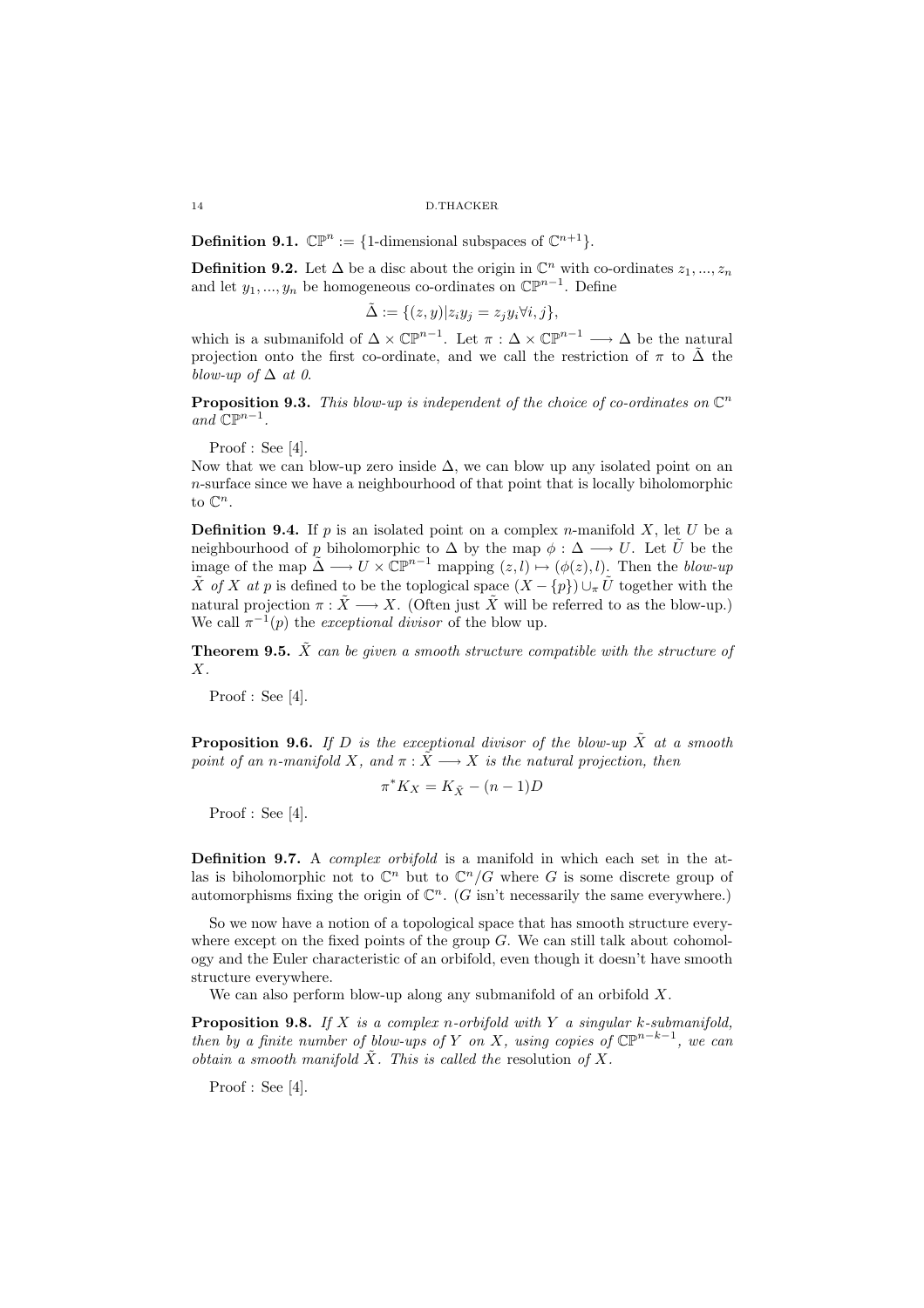#### 10. The Borcea-Voisin construction

The Borcea-Voisin construction is a method for obtaining a Calabi-Yau 3-fold by taking involutions (i.e. automorphisms of order 2) on an elliptic curve and a K3 surface.

**Lemma 10.1.** If S is a K3 surface with an involution j s.t. j induces a non-trivial automorphism on  $H^{2,0}(S)$ , then the fixed points of j (which will be the singularities of  $S(j)$  have several possibilities:

- (1) no fixed points,
- (2) a finite number of rational curves and at most one curve with genus  $> 0$ ,
- (3) two elliptic curves.

Proof : see [8].

or

Note that Borcea assures us in [11] that such involutions on K3 surfaces can be found; in fact he explicitly gives equations for them.

**Theorem 10.2.** Let E be an elliptic curve  $\mathbb{C}/\Lambda$  and i the involution induced by the involution on  $\mathbb{C}, z \mapsto -z$ .

Let  $S$  be a  $K3$  surface with an involution j inducing a non-trivial automorphism on  $H^{2,0}(S)$ , and let  $k(e, s) := (i(e), j(s))$  be the product automorphism on  $E \times S$ . Then

$$
X = \frac{\widetilde{E \times S}}{k},
$$

the minimal resolution of the orbifold  $(E \times S)/k$ , is a Calabi-Yau manifold.

Proof: (summarized from  $[8]$ ) : clearly X is compact, because every cover of X can be written as a product of covers of  $E/i$  and  $S/j$ , each of which are compact (by the compactness of  $E$  and  $S$ , and the fact that the exceptional divisors are all compact).

We note that there are four fixed points of the involution  $i$  - namely, if  $\Lambda$  is generated by  $v_1, v_2$ , the fixed points will be  $\{0, \frac{1}{2}v_1, \frac{1}{2}v_2, \frac{1}{2}v_1 + \frac{1}{2}v_2\}$ . We denote these  $p_1, p_2, p_3, p_4$ . By Lemma 10.1, we note that j will have N fixed curves  $C_1, ..., C_N$ on  $S$ . (*N* is possibly zero.)

To show that  $c_1(X) = 0$  we show that  $K_X$  is trivial. First, let  $\tau : E \times S \to E \times S$  be the blow up of  $E \times S$  along all the curves  $p_r \times C_s$ . Let  $\phi : E \times S \to X$  be the natural quotient map. Then we have  $\phi^* K_X = K_{\widetilde{E \times S}} - D$  and  $K_{\widetilde{E \times S}} = \tau^* K_{E \times S} + D$  (by Proposition 9.6) where  $D$  is the exceptional divisor.  $S, E$  Calabi-Yau implies that  $K_S, K_E$  are trivial, so  $K_{E\times S}$  is trivial also, so  $\phi^*K_X$  is trivial, so X is a Calabi-Yau 3-fold.  $\square$ 

We now calculate the cohomology of  $X$ . From the Theorem 10.2 we already know that  $h^{0,0} = h^{3,0} = h^{0,3} = h^{3,3} = 1$ , the rest of the Hodge numbers we calculate by means of the Künneth formula on the cohomologies of  $E/i$  and  $S/i$ . We note that we can divide the Hodge diamond of  $E$  into the positive and negative eigenspaces of i. We do this by considering the induced action of i on a basis element of  $H^{r,s}(E)$ . Clearly *i* acts trivially on  $H^{0,0}(E)$  and  $H^{1,1}(E)$ ,  $i^*(dz) = d(-z) = -dz$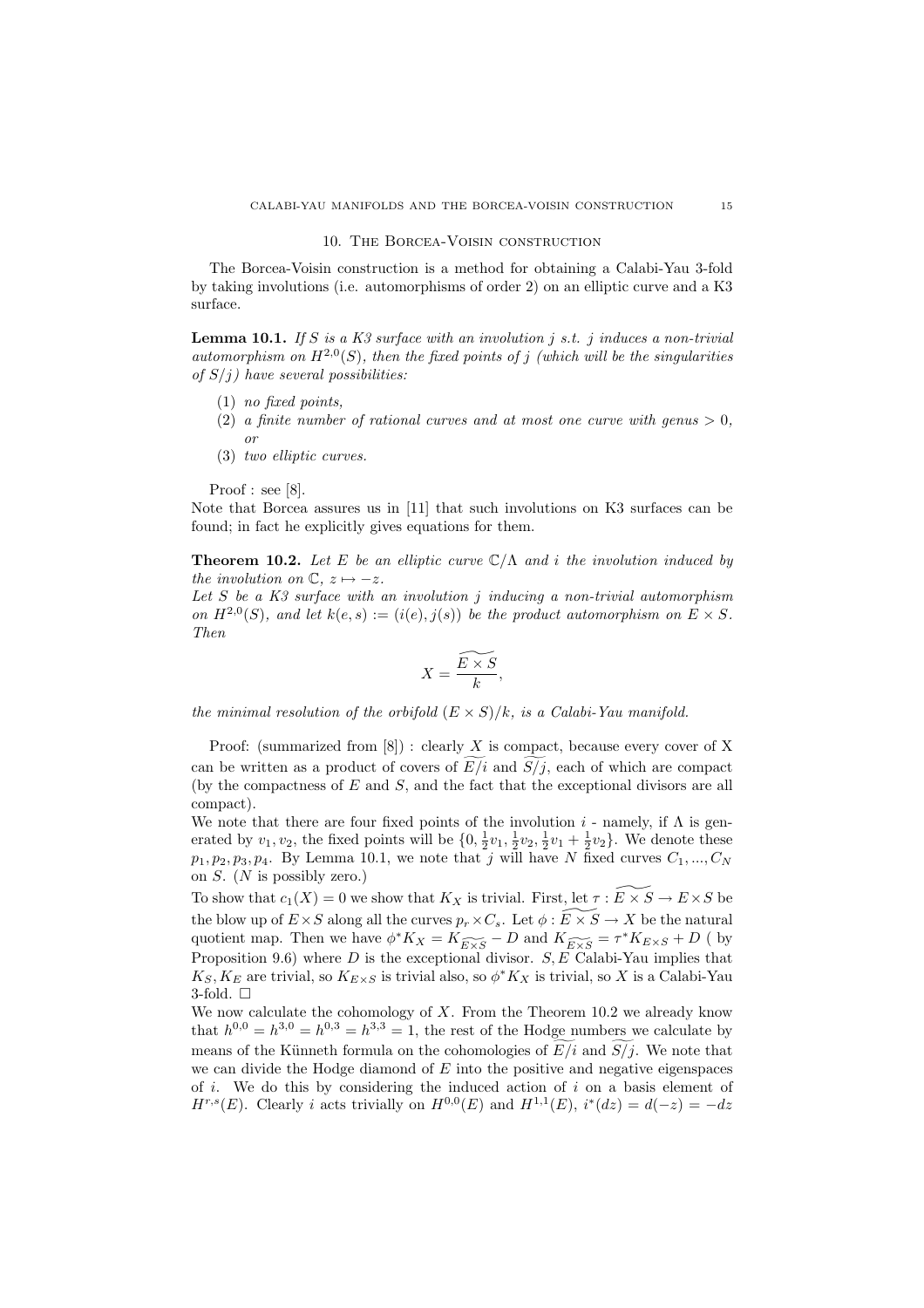and  $i^*(d\overline{z}) = d(-\overline{z}) = -d\overline{z}$ . This shows that

$$
H^*(E^+):\begin{matrix}&&1\\0&0\\1&&0\end{matrix}\quad H^*(E^-):\begin{matrix}&&0\\1&&1\\&&0\end{matrix}
$$

and we can, with a little calculation, do the same for  $S$ . Clearly the global  $(0,0)$ form 1 is invariant under j as is the space of  $(2,2)$ -forms. The Hodge diamond of S shows there are no  $(1,0)$ -forms,  $(0,1)$ -forms,  $(2,1)$ -forms, or  $(1,2)$ -forms to act on. We can calculate the Euler characteristic of  $S/j$  by

$$
\chi(S/j) = \chi(S/j - \bigcup_s C_s) + \sum_s \chi(C_s)
$$

$$
= \frac{1}{2}\chi(S - \bigcup_s C_s) + \sum_s \chi(C_s)
$$

and if we let  $N' = \sum_s g_s$  where  $g_s$  is the genus of  $C_s$ , we have  $\chi(S/j) = 12 + N - N'$ . Also, because j induces a non-trivial action on  $H^{2,0}(S)$ , the positive eigenspace of the action of  $j$  on  $S$  is

$$
H^*(S^+):\begin{matrix}&1\\0&0\\a&0\\0&0\end{matrix}
$$

and because we know that the Euler characteristic is  $12 + N - N'$ , we calculate that  $a = 10 + N - N'$ . The negative eigenspace is the complement (in the vector space sense), so we deduce that it is

$$
H^*(S^-):\begin{array}{ccccc}&&0&&\\ &&0&&0&\\1&&&b&&1\\0&&&0&&\\&&&0&&\end{array}
$$

where  $b = 10 - N + N'$ . We now use the Künneth formula to combine these, noting that in order to get a valid differential form, we need to combine forms either from both positive eigenspaces or both negative. So combining the positive  $(E^+ \text{ and } S^+)$ gives us

$$
H^*(E^+\times S^+):\begin{matrix}&1\\0&0&a+1&0\\0&a+1&0&0\\0&a+1&0\\0&0&0\end{matrix}
$$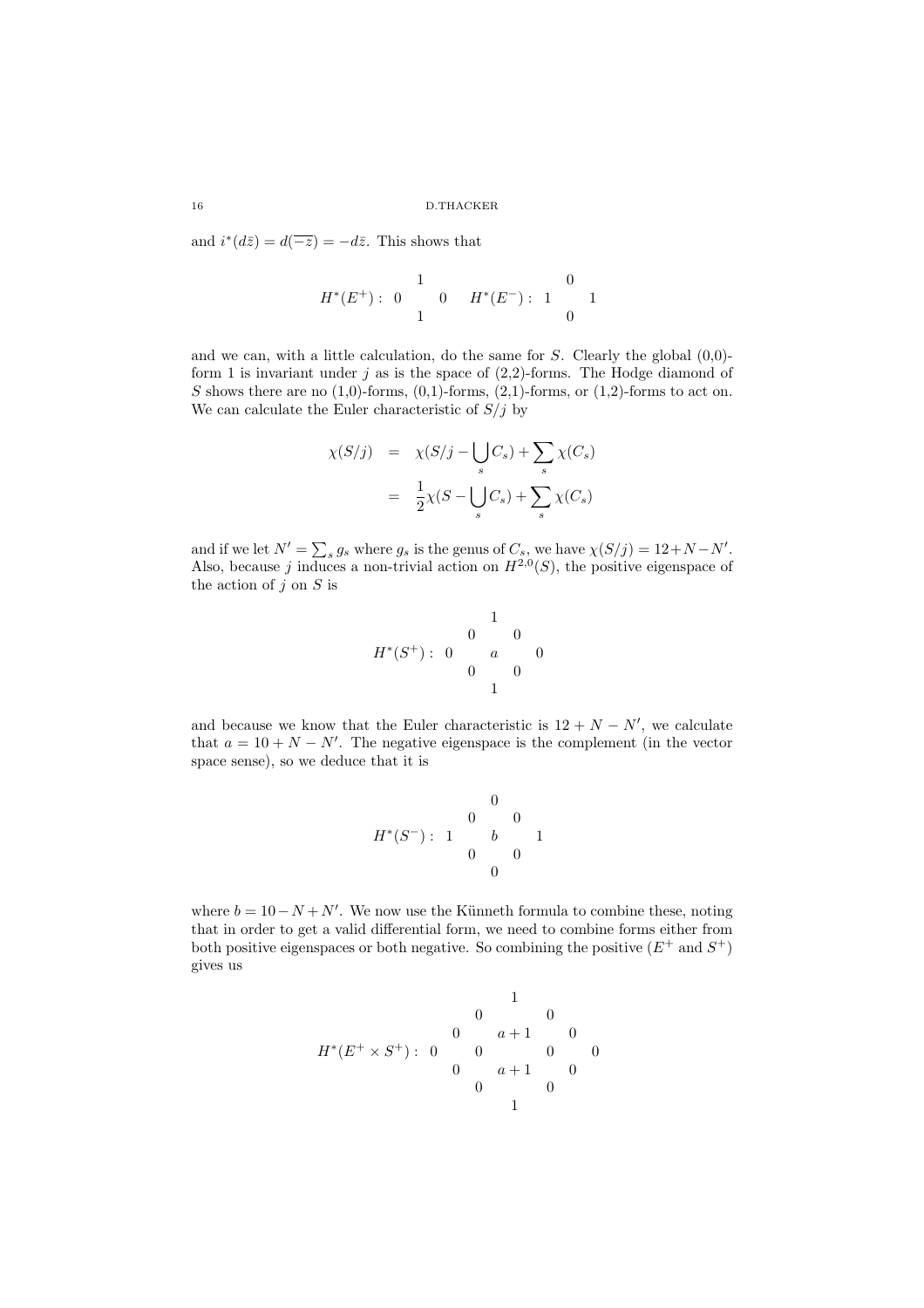and the negative

H<sup>∗</sup> (E <sup>−</sup> <sup>×</sup> <sup>S</sup> <sup>−</sup>) : 0 0 0 0 0 0 1 b + 1 b + 1 1 0 0 0 0 0 0 ,

and it remains to calculate the contribution from the exceptional divisor  $D_{r,s}$  of the fixed curve  $p_r \times C_s$ . By Proposition 9.8 with n=3, k=1, we are blowing up using  $\mathbb{CP}^1$ , so the Hodge diamond of the exceptional divisor comes from

$$
H^*(\mathbb{CP}^1) \begin{array}{ccc} & 1 & & 1 \\ 0 & 0 & H^*(C_s) g & g \\ 1 & & 1 & \end{array}.
$$

We calculate  $g$  by using the equation

$$
\chi = \sum_{i=0}^{n} (-1)^i \left( \sum_{r+s=i} h^{r,s} \right),
$$

so we have

$$
2 - 2g_s = \chi = 2 - 2g.
$$

Thus  $g = g_s$ . There are 4N such curves, 4 with each genus, so the total contribution will be

0 0 0 0 4N 0 0 4N′ 4N′ 0 0 4N 0 0 0 0

because we only get a single contribution from  $(0,0)$ -forms. This gives us the final Hodge diamond for  $\widetilde{E\times S}/k$  :

1 0 0 0 α 0 1 β β 1 0 α 0 0 0 1

where  $\alpha = 11+5N-N'$  and  $\beta = 11+5N'-N$ . The significance of this result is that Nikulin's classification ([9]) implies that if  $(S, j)$  is a K3 surface with an involution, and  $j$  has  $N$  fixed curves with total genus  $N'$ , there exists a complementary pair  $(S', j')$  with N' fixed curves that have total genus N. This implies that using the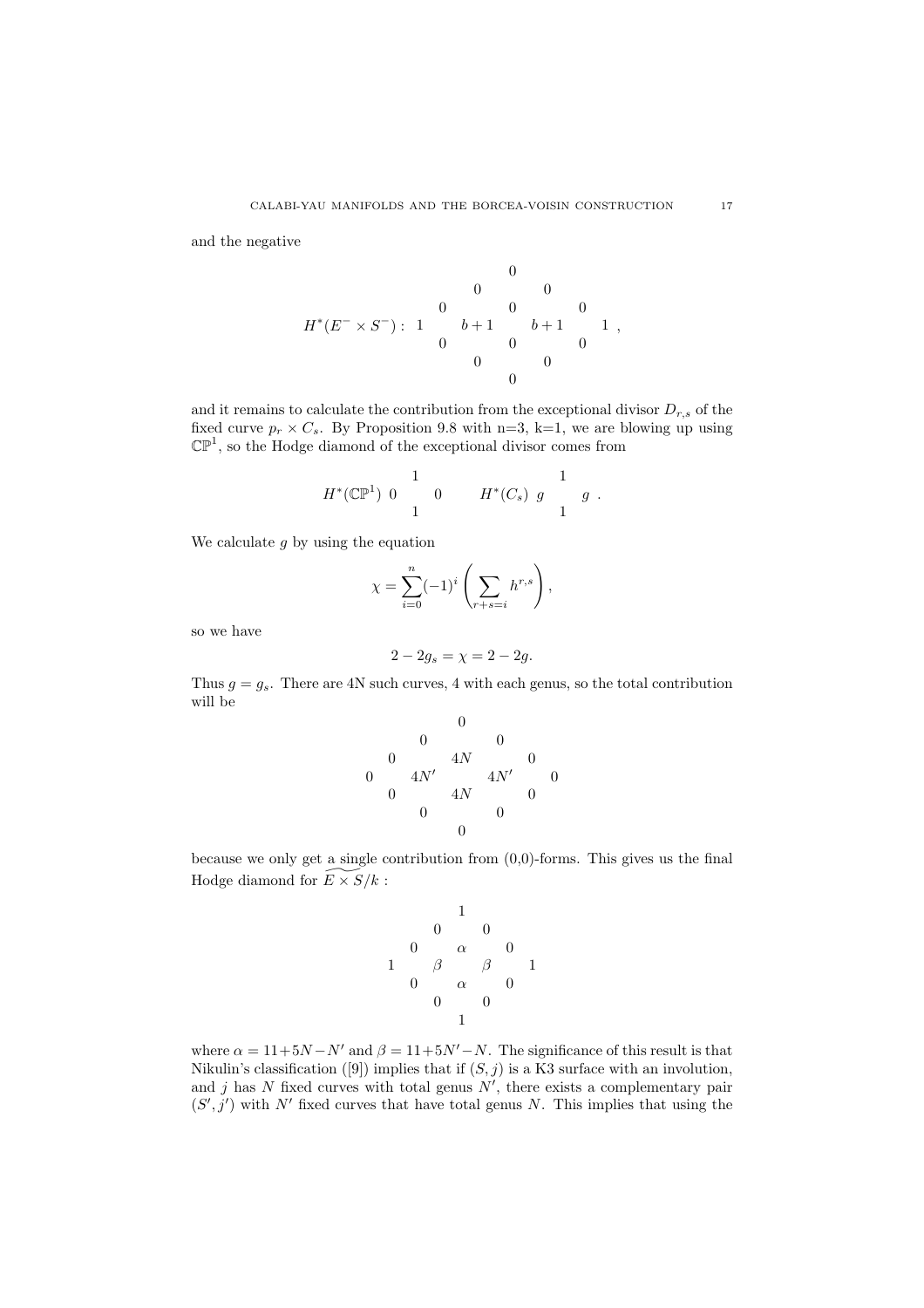Borcea-Voisin construction on S', we get the Hodge diamond of  $X' = \widetilde{(S' \times E)}/k'$ 



This makes  $(X, X')$  a *mirror pair* of manifolds. Manifolds constructed using this method always come in mirror pairs. For more on mirror manfolds, the reader should consult [10].

## 11. Extensions of the Borcea-Voisin construction

We consider in this section two possible modifications to the Borcea-Voisin constructions. The first is to replace the elliptic curve  $E$  with a second K3 surface with another involution. The result will be Calabi-Yau fourfolds which occur in mirror pairs, as we see below.

**Theorem 11.1.** Let  $S, T$  be two  $K3$  surfaces. Let i be an involution on S that induces a non-trivial action on  $H^{2,0}(S)$  and j an involution on T that induces a non-trivial action on  $H^{2,0}(T)$ . If we define  $k: S \times T \to S \times T$  by  $k(s,t) = (i(s),j(t))$ then

$$
X = \frac{S \times T}{k}
$$

is a Calabi-Yau manifold.

Proof : similar to the Borcea-Voisin proof. Clearly  $X$  is compact, and the canonical bundle is seen to be trivial if we look at as constructed from the trivial bundles of S and T.  $\Box$ 

We have already calculated the positive and negative eigenspace cohomologies for the involutions  $i$  and  $j$ , it remains to combine them with the Künneth formula and add in contributions from the exceptional divisors. Let  $N$  be the number of fixed curves  $C_r$  of i (again using Lemma 10.1), and  $g_r$  denote the genus of  $C_r$ . Let M be the number of fixed curves  $C'_s$  of j, and let  $g'_s$  denote the genus of  $C'_s$ . Let  $N'$  be the total genus of the fixed curves of i, and  $M'$  the total genus of the fixed curves of j. Combining  $S^+$  with  $T^+$  and then  $S^-$  with  $T^-$  gives us

$$
H^*\left(\frac{S\times T}{k}\right): \begin{array}{cccccc} & & & & 1 & & & \\ & & & & 0 & & 0 & & \\ & & & 0 & & a & & 0 & \\ & & & c & & b & & c & & 1 \\ & & & 0 & & 0 & & 0 & & 0 \\ & & & & 0 & & 0 & & 0 & & \\ & & & & & 0 & & a & & 0 & & \\ & & & & & & 0 & & 0 & & 1 \end{array}
$$

where  $a = 20 + N - N' + M - M'$ ,  $b = 204 + 2(N - N')(M - M')$  and  $c =$  $20 + N' - N + M - M'$ . The fixed points of k are the curves  $C_r \times C'_s$ . Again we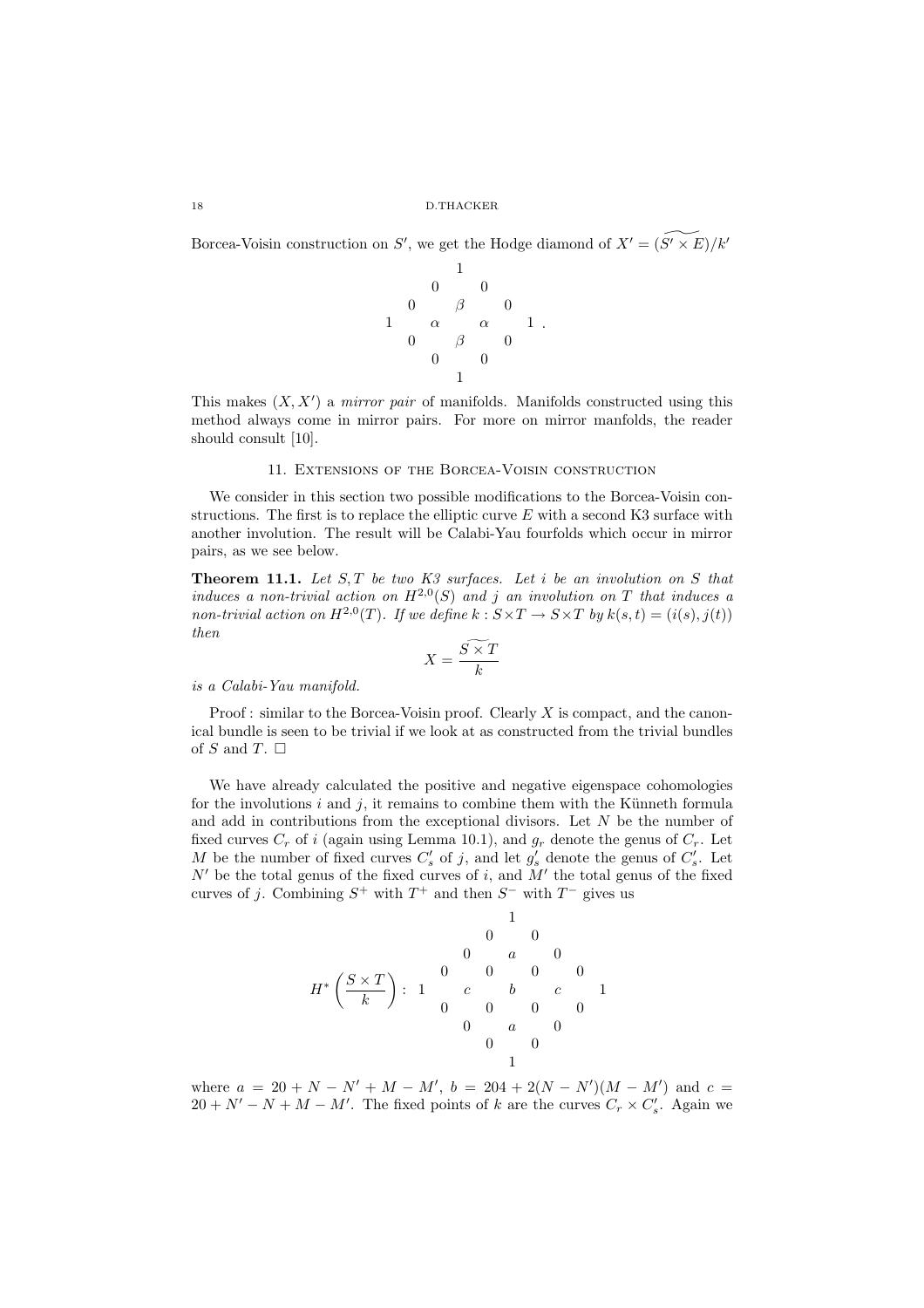are blowing up by  $\mathbb{CP}^1$ . Let  $D_{r,s}$  denote the exceptional divisor of the fixed curve  $C_r \times C'_s$ . We can get the Hodge diamond for  $D_{r,s}$  by using the Künneth formula to combine the Hodge diamonds

$$
H^*(C_r): g_r \begin{array}{ccccc} & 1 & & 1 \\ & g_r & & H^*(C'_s): g'_s & & g'_s \\ & 1 & & & 1 \end{array}
$$

and by 9.8 we are blowing up using  $\mathbb{CP}^1$ , giving the Hodge diamonds

$$
H^{*}(\mathbb{CP}^{1}) = \begin{array}{ccccc} & & & & 1 & & \\ 1 & & & g_{r} + g'_{s} & & g_{r} + g'_{s} \\ 1 & & & & g_{r} + g'_{s} & & g_{r} + g'_{s} \\ & & & & g_{r} + g'_{s} & & g_{r} + g'_{s} \end{array} \quad \begin{array}{c} 1 \\ g_{r} + g'_{s} & & g_{r} + g'_{s} & g_{r}g'_{s} \\ 1 & & & g_{r} + g'_{s} \end{array}
$$

Summing each Hodge number over  $r$  and  $s$  gives total contribution from blow up

0 0 0 0 NM 0 0 MN′ + NM′ MN′ + NM′ 0 0 N′M′ 2NM + 2N′M′ N′M′ 0 0 MN′ + NM′ MN′ + NM′ 0 0 NM 0 0 0 0 .

Adding this contribution to the Hodge diamond for the orbifold  $(S \times T)/k$  gives us

$$
H^* \left( \frac{\widetilde{S \times T}}{k} \right): \begin{array}{cccccc} & & & & & 1 & & & \\ & & & & 0 & & 0 & & \\ & & & & 0 & & \alpha & & 0 & \\ 0 & & \delta & & \delta & & \delta & & 0 & \\ & & & 0 & & \delta & & \delta & & 0 \\ & & & & 0 & & \beta & & 0 & \\ & & & & & 0 & & 0 & & \\ & & & & & & 1 & & & \\ \end{array}
$$

with

$$
\alpha = 20 + N - N' + M - M' + NM \n\beta = 2NM + 2N'M' + 204 + 2(N - N')(M - M') \n\gamma = N'M' + 20 + N' - N + M - M' \n\delta = MN' + NM'.
$$

[9] tells us we can replace  $(S, T, i, j)$  with  $(S', T', i', j')$  s.t. the construction above yields a mirror manifold to the one above.

The second modification we make is to use automorphisms of order other than 2. We start with automorphisms of order 4. Let E be an elliptic curve, and  $\phi$  be the automorphism on E induced by the automorphism  $z \mapsto -z$  on  $\mathbb C$  as before. We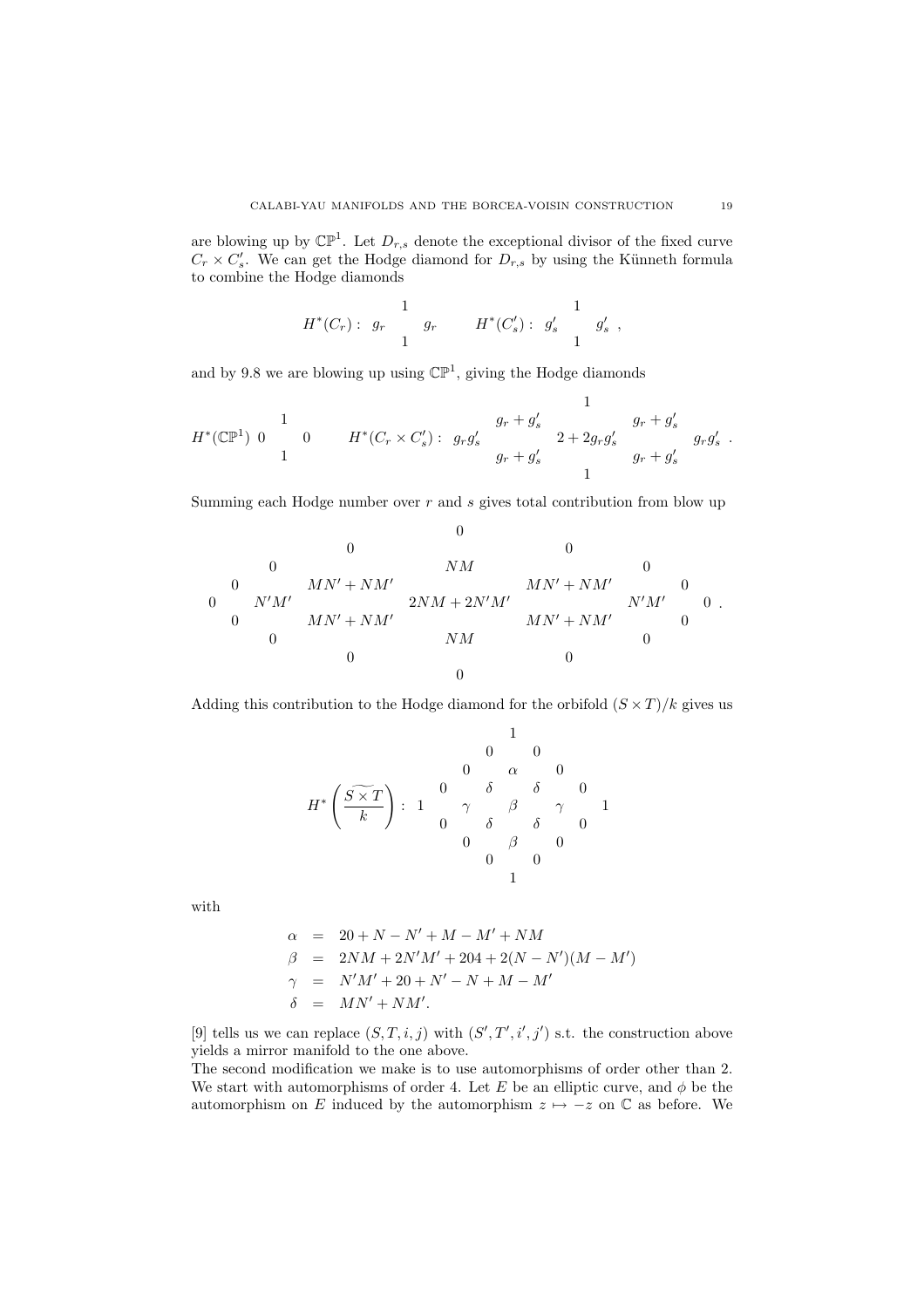have 4 fixed points which we label  $p_1, p_2, p_3, p_4$ , and the eigenspaces

$$
H^*(E^{+1}): \begin{array}{c} 1\\0\\1 \end{array} \qquad \qquad H^*(E^{-1}): \begin{array}{c} 0\\1\\0 \end{array} \qquad \qquad 1
$$

as before. We now need to look for order 4 automorphisms on K3 surfaces that induce a non-trivial action on  $H^{2,0}$  (this is necessary for the resulting manifold to be Calabi-Yau). The tactic is to look for K3s that admit an involution  $\alpha$  inducing a non-trivial action on  $H^{2,0}$ , and find an order 4 automorphism  $\beta$  that

- induces a trivial action on  $H^{2,0}$  and
- commutes with  $\alpha$ .

Under these conditions,  $\gamma := \beta \circ \alpha$  will be an order 4 automorphism inducing a non-trivial action on  $H^{2,0}$ . From [2] we see many tractable examples of K3s, and we perform the proposed construction on the zero-locus  $X$  of

$$
f(x, y, z, w) = -x^2 + y^4 + z^8 + w^8
$$

considered as a hypersurface in weighted projective space  $W\mathbb{P}^3_{(4,2,1,1)}$ , so we have  $(x, y, z, w)$  ∼  $(\lambda^4 x, \lambda^2 y, \lambda z, \lambda w)$ ∀ $\lambda$ C<sup>\*</sup>. A complification arises from the fact that inserting  $\lambda = -1$  shows  $(x, y, z, w) \sim (x, y, -z, -w)$ , such that for any  $(x, y) \neq$  $(0,0)$ ,  $W\mathbb{P}^3_{(4,2,1,1)}$  has a  $\mathbb{Z}_2$ -type singularity in  $(x,y,0,0)$ . We will come back to this in Proposition 11.3; for more information about weighted projective space, see [1]. [11] tells us that the map  $\alpha(x, y, z, w) := (-x, y, z, w)$  is an involution acting non-trivially on  $H^{2,0}(X)$ . If we define  $\beta(x,y,z,w) := (x,iy,-iz,w)$  then we see that  $\beta$  is an automorphism of order 4 on X which commutes with  $\alpha$ .

## **Proposition 11.2.**  $\beta$  induces a trivial action on  $H^{2,0}(X)$ .

Proof: We consider the induced action on the smooth (2,0) form in each of the four charts  $(x \neq 0, y \neq 0, z \neq 0, w \neq 0)$ . As mentioned in [12], the smooth form  $\Omega$  can be obtained by writing  $\tilde{f}$  to be the restriction of f to the appropriate coordinate chart.

Chart  $x \neq 0$ : We choose  $\lambda = x^{-\frac{1}{4}}$ , giving homogeneous co-ordinates

$$
(\xi, \zeta, \nu) = (\frac{y}{x^{\frac{1}{2}}}, \frac{z}{x^{\frac{1}{4}}}, \frac{w}{x^{\frac{1}{4}}}).
$$

Because we're in weighted projective space, we have  $\tilde{f}$ 

$$
= \lambda^{8}(-x^{2} + y^{4} + z^{8} + w^{8})
$$
  
= -1 + \xi^{4} + \zeta^{8} + v^{8}

and so

$$
\frac{\partial \tilde{f}}{\partial \nu} = 8\nu^7
$$

$$
\Omega = \frac{d\zeta d\xi}{\partial \tilde{f}/\partial \nu}
$$

.

We see that  $\beta$  acts on these homogenous co-ordinates by

$$
(\xi, \zeta, \nu) \mapsto (i\xi, -i\zeta, \nu)
$$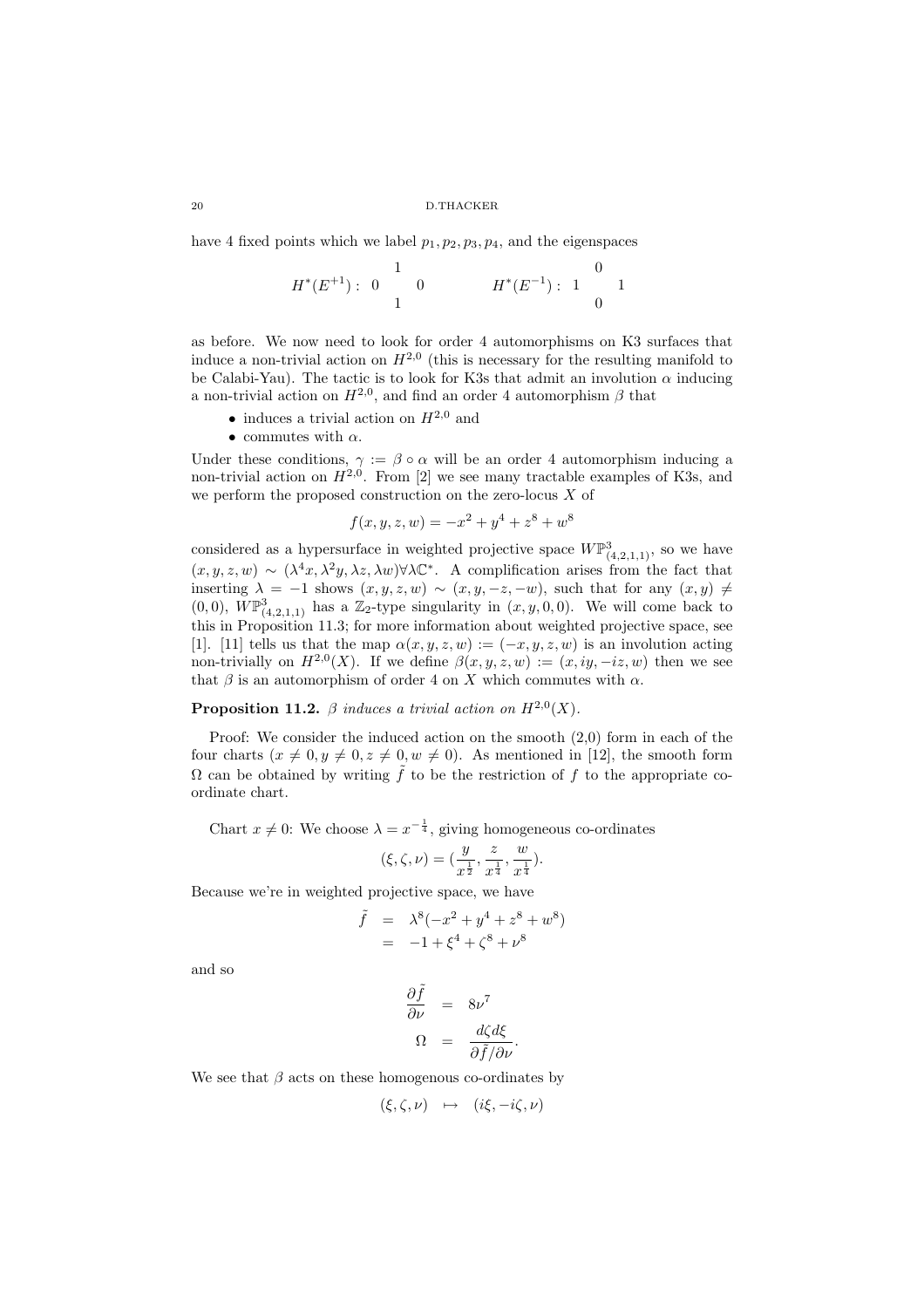so

$$
\beta^*(\Omega) = \frac{d(-i\zeta)d(i\xi)}{8\nu^7} = -i.i\frac{d\zeta d\nu}{8\nu^7} = \Omega
$$

so in the chart  $x \neq 0$ ,  $\beta$  fixes  $H^{2,0}_{-1}$ .

Chart  $y \neq 0$ : We choose  $\lambda = y^{-\frac{1}{2}}$ , giving homogeneous co-ordinates

$$
(\xi, \zeta, \nu) = (\frac{x}{y^2}, \frac{z}{y^{\frac{1}{2}}}, \frac{w}{y^{\frac{1}{2}}}).
$$

and

$$
\tilde{f} = \lambda^8 (-x^2 + y^4 + z^8 + w^8) \n= -\xi^2 + 1 + \zeta^8 + v^8
$$

and so

$$
\frac{\partial \tilde{f}}{\partial \xi} = -2\xi
$$
  

$$
\Omega = \frac{d\zeta d\nu}{\partial \tilde{f}/\partial \xi}.
$$

We see that  $\beta$  acts on these homogenous co-ordinates by

$$
(\xi, \zeta, \nu) \mapsto (-\xi, \frac{-i}{\sqrt{i}}\zeta, \frac{1}{\sqrt{i}}\nu)
$$

$$
\beta^*(\Omega) = \frac{-i}{\sqrt{i}}, \frac{1}{\sqrt{i}}\frac{d\zeta d\nu}{2\xi} = \Omega
$$

so

$$
y \neq 0
$$
,  $\beta$  fixes  $H^{2,0}$ .

Chart  $z \neq 0$ : We choose  $\lambda = z^{-1}$ , giving homogeneous co-ordinates

$$
(\xi, \zeta, \nu) = (\frac{x}{z^4}, \frac{y}{z^2}, \frac{w}{z}).
$$

and

so in the chart

$$
\tilde{f} = \lambda^{8}(-x^{2} + y^{4} + z^{8} + w^{8})
$$
  
=  $-\xi^{2} + \zeta^{4} + 1 + \nu^{8}$ 

and so

$$
\frac{\partial \tilde{f}}{\partial \xi} = -2\xi
$$

$$
\Omega = \frac{d\zeta d\nu}{\partial \tilde{f}/\partial \xi}
$$

.

We see that  $\beta$  acts on these homogenous co-ordinates by

$$
(\xi, \zeta, \nu) \mapsto (\xi, -\zeta, -\nu)
$$

so

$$
\beta^*(\Omega) = \frac{d(-\zeta)d(-\nu)}{-2\xi} = (-1).(-1)\frac{d\zeta d\nu}{-2\xi} = \Omega
$$

so in the chart  $z \neq 0$ ,  $\beta$  fixes  $H^{2,0}$ .

Chart  $w \neq 0$ : We choose  $\lambda = w^{-1}$ , giving homogeneous co-ordinates

$$
(\xi, \zeta, \nu) = (\frac{x}{w^4}, \frac{y}{w^2}, \frac{z}{w}).
$$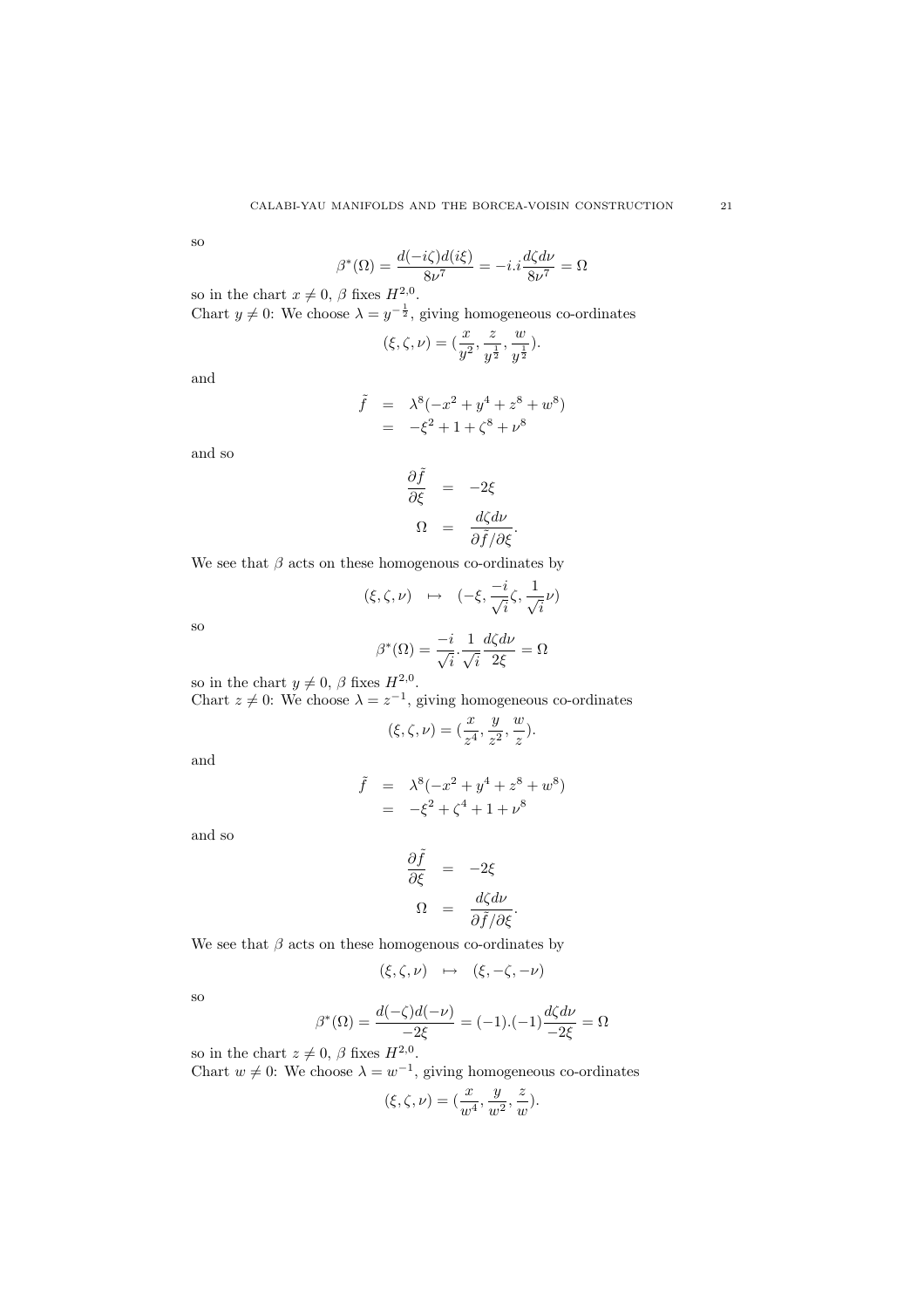and

$$
\tilde{f} = \lambda^8 (-x^2 + y^4 + z^8 + w^8)
$$
  
=  $-\xi^2 + \zeta^4 + v^8 + 1$ 

and so

$$
\frac{\partial \tilde{f}}{\partial \xi} = -2\xi
$$

$$
\Omega = \frac{d\zeta d\nu}{\partial \tilde{f}/\partial \xi}
$$

.

We see that  $\beta$  acts on these homogenous co-ordinates by

$$
(\xi,\zeta,\nu)\ \mapsto\ (\xi,i\zeta,-i\nu)
$$

so

$$
\beta^*(\Omega) = \frac{d(i\zeta)d(-i\nu)}{-2\xi} = (i).(-i)\frac{d\zeta d\nu}{-2\xi} = \Omega
$$

so in the chart  $w \neq 0$ ,  $\beta$  fixes  $H^{2,0}$ .  $\square$ 

This shows us that  $\gamma = \beta \circ \alpha$  is an order 4 automorphism inducing a non-trivial action on  $H^{2,0}$ . The fixed points of  $\gamma$  are those where

$$
(\lambda^4 x, \lambda^2 y, \lambda z, \lambda w) = (-x, iy, -iz, w).
$$

for some  $\lambda \in \mathbb{C}^*$  and  $(x, y, z, w)$  lies in the zero locus of  $f$ .

**Proposition 11.3.**  $\gamma$  has exactly two fixed points on X. On a smooth model X of  $X, \gamma$  has exactly four fixed points.

Proof: we analyse the different possible values of  $\lambda$ .

- $w \neq 0 \Rightarrow \lambda = 1 \Rightarrow x = y = z = 0$ . However, the point  $(0, 0, 0, w)$  cannot lie on the zero locus of f, so every fixed point must have  $w = 0$ .
- $z \neq 0 \Rightarrow \lambda = -i \Rightarrow x = y = 0$ . The point  $(0, 0, z, 0)$  doesn't lie on the zero locus of f, so every fixed point must have  $z = 0$ .
- $y \neq 0 \Rightarrow \lambda = \sqrt{i}$ , so we look for fixed points  $(x, y, 0, 0)$  in the zero locus of f, i.e. points s.t.  $x^2 = y^4$ .

There are two cases to consider. If  $x = y^2$  then set  $\lambda = y^{-\frac{1}{2}}$ , so  $(x, y, 0, 0) =$  $(\lambda^4 x, \lambda^2 y, 0, 0) = (1, 1, 0, 0)$  in  $W\mathbb{P}_{(4,2,1,1)}$ . If  $x = -y^2$  then the same calculation yields  $(x, y, 0, 0) = (-1, 1, 0, 0)$  which is clearly not the same as  $(1, 1, 0, 0)$ . Thus we have exactly two fixed points of  $\gamma$ . Label these  $q_1$  and  $q_2$ . Note that  $q_1, q_2 \in X$ are  $\mathbb{Z}_2$ -type singularities on X by the remark made before Proposition 11.2, since  $q_1, q_2 \in W\mathbb{P}_{(4,2,1,1)}$  are singular. Explicit blow up shows that  $\gamma$  induces a  $\mathbb{Z}_4$ -type automorphism on a smooth model  $\tilde{X}$  of X with exactly two fixed points  $q_i^{(1)}, q_i^{(2)}$ over each  $q_i$ .  $\Box$ .

**Corollary 11.4.** Let  $\kappa$  be the order 4 automorphism on  $E \times X$  defined by  $\kappa(e, x) :=$  $(\phi(e), \gamma(x))$ . Then  $\kappa$  has 16 fixed points on  $E \times X$ .

Proof : easy to see that the fixed points are the points  $p_i \times q_j^{(k)}$ . We now calculate the fixed points of  $\kappa^2$ . Clearly  $\kappa^2$  has no action on E, so we examine the action of  $\gamma^2$  on X.  $\gamma^2(x,y,z,w) = (x, -y, -z,w)$ , so we can as before find fixed points by solving  $(\lambda^4 x, \lambda^2 y, \lambda z, \lambda w) = (x, -y, -z, w)$ .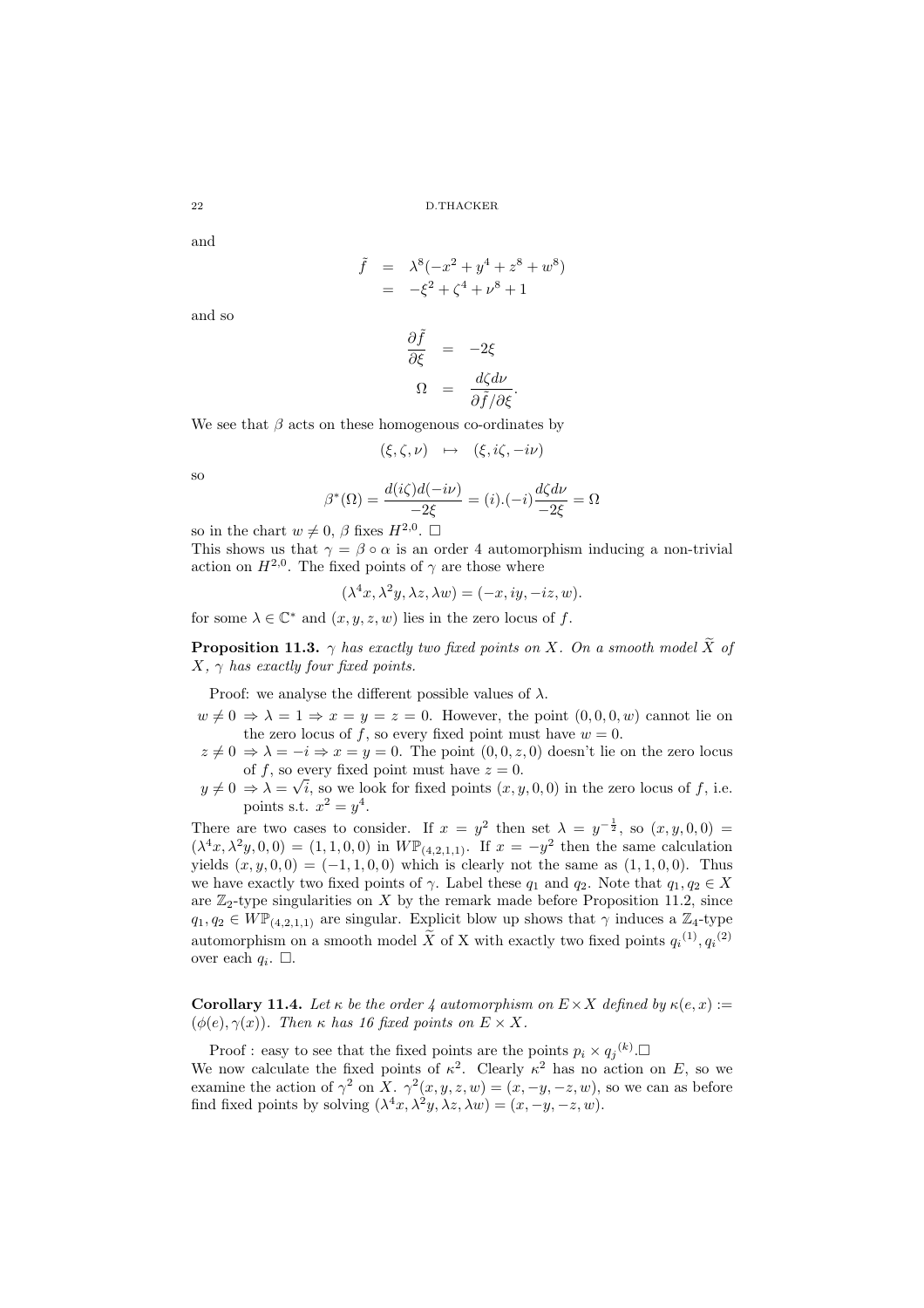**Proposition 11.5.**  $\gamma^2$  has exactly 8 fixed points on  $\tilde{X}$ , and 4 of them, labelled  $t_i$ , are identified in pairs under  $\gamma$  (say  $t_1 \sim t_3$  and  $t_2 \sim t_4$ ).

Proof: If  $w \neq 0$ , we get  $\lambda = 1$  so  $y = z = 0$ . So we look for points  $(x, 0, 0, w)$  in the zero locus of f. Thus  $x^2 = w^8$ . If  $x = w^4$ , we get the point  $(1,0,0,1)$  and if  $x = -w^4$  we get  $(-1, 0, 0, 1)$ . We note that  $\gamma(1, 0, 0, 1) = (-1, 0, 0, 1)$  so  $\gamma$  identifies these two points.

If  $z \neq 0$  then  $\lambda = -1$  so  $y = w = 0$ , so the points  $(x, 0, z, 0)$  are fixed. We see that  $(1, 0, 1, 0)$  and  $(-1, 0, 1, 0)$  are the points in the zero locus of f. We note that  $\gamma(1,0,1,0) = (-1,0,-i,0) = (-1,0,1,0)$  so  $\gamma$  identifies these two points.

If  $y \neq 0$  then  $\lambda = \pm i$ . In either case  $z = w = 0$  so we are left with the 2 points that were fixed under  $\gamma$ . No additional fixed points of  $\gamma^2$  are introduced by the blow up  $X \longrightarrow X$ .  $\Box$ .

By abuse of notation, in the following we write X for  $\widetilde{X}$ .

**Corollary 11.6.** The fixed points of  $\kappa^2$  on  $E \times X$  are the curves  $E \times t_i$  and  $E \times \{q_j\}^{\{k\}}.$ 

Proof: Clear from the fact that  $\kappa^2 = (\phi^2, \gamma^2)$ , and  $\phi^2$  is the identity so all of E is fixed.  $\square$ 

Now we calculate the Hodge diamonds of the  $+1, -1, +i, -i$  eigenspaces of the action of  $\gamma$  on X. We note that because E has only +1 and -1 eigenspaces, we need not calculate the  $\pm i$  eigenspaces for X, as they will have no contribution to the final Hodge diamond.

Denote the eigenspaces of the action of  $\gamma^2$  on X by  $X^+$  and  $X^-$ , and the eigenspaces of the action of  $\gamma$  on X by  $X^{+1}$ ,  $X^{-1}$ ,  $X^{+i}$ ,  $X^{-i}$ . Since  $H^*(X^+) = H^*(X^{+1}) \oplus$  $H^*(X^{-1})$ , we will calculate the cohomology of  $X^+$  to help determine the cohomologies of  $X^{+1}$  and  $X^{-1}$ . It is easy to check that  $\gamma^2$  acts trivially on  $H^{2,0}(X)$ , so the  $(2,0)$ - and  $(0,2)$ - forms will lie in  $X^+$ . We calculate

$$
\chi(X/\gamma^2) = \frac{1}{2}\chi(X - \bigcup_{i=1}^4 \{t_i\} - \bigcup_{j,k} \{q_j^{(k)}\}) + \sum_{i=1}^4 \chi(t_i) + \sum_{j,k} \chi(q_j^{(k)})
$$

$$
= \frac{1}{2}(24 - 4 - 4) + 4 + 4 = 16
$$

and so we get  $16 = 1 + 1 + h^{1,1} + 1 + 1$  and thus  $h^{1,1} = 12$  and we get

$$
H^*(X^+) : \begin{array}{cccccc} & & & 1 & & & & 0 \\ & & 0 & & 0 & & & 0 & 0 \\ & & 12 & & 1 & & H^*(X^-) : & 0 & 8 & 0 \\ & & 0 & & 0 & & & 0 \\ & & & 1 & & & & 0 \end{array}.
$$

The Euler characteristic of  $X/\gamma$  is given by

$$
\chi(X/\gamma) = \chi\left(\frac{X - \bigcup_{i=1}^{4} \{t_i\} - \bigcup_{j,k} \{q_j^{(k)}\}}{\gamma}\right) + \sum_{i=1}^{2} \chi(t_i) + \sum_{j,k} \chi(q_j^{(k)})
$$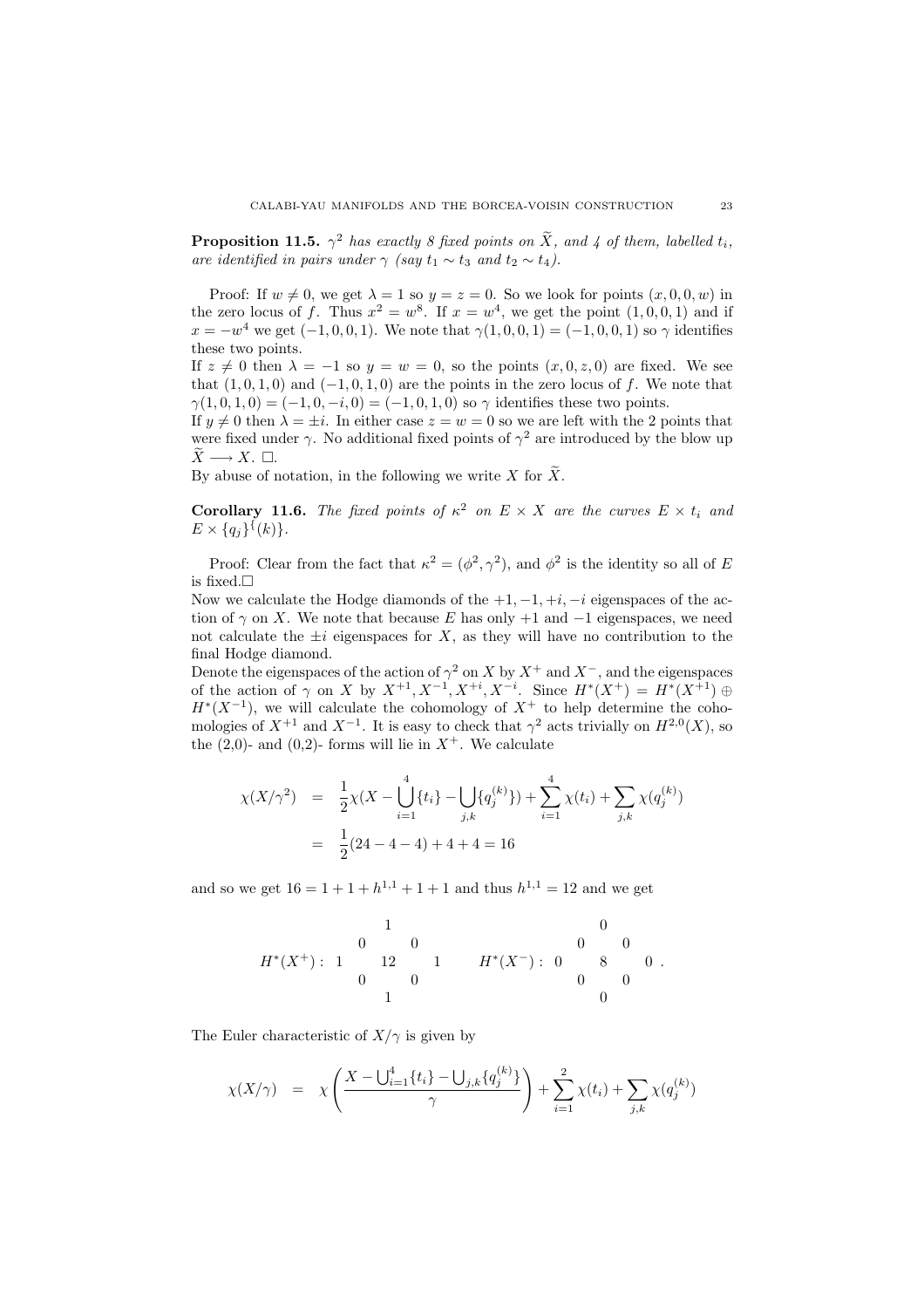and since the  $t_i$  are identified in pairs under  $\gamma$ , instead of 4 non-fixed points we have 2 fixed points

$$
\chi(X/\gamma) = \frac{1}{4} \left( \chi(X) - \chi(\bigcup_{i=1}^{4} \{t_i\}) - \chi(\bigcup_{j,k} \{q_j^{(k)}\}) \right) + \sum_{i=1}^{2} \chi(t_i) + \sum_{j,k} \chi(q_j^{(k)})
$$
  
=  $\frac{1}{4} (24 - 4 - 4) + 2 + 4 = 10.$ 

We have checked that  $\gamma$  acts non-trivially on  $H^{2,0}(X)$ , so we get the  $\pm 1$  eigenspaces to be

$$
H^*(X^{+1}): \begin{array}{ccccccccc} & & & & & 1 & & & & 0 \\ & & 0 & & 0 & & & & 0 & 0 \\ & & 0 & & 8 & & 0 & & H^*(X^{-1}): & 1 & 4 & 1 \\ & & & 0 & & & 0 & & & 0 \\ & & & 1 & & & & & 0 & & 0 \end{array}.
$$

We can now calculate the Hodge diamond of the orbifold  $E \times X/\kappa$  by using the fact that

 $H^*((E \times X)/\kappa) = (H^*(E^{+1}) \otimes H^*(X^{+1}) \oplus (H^*(E^{-1}) \otimes H^*(X^{-1}))$ 

which gives

$$
\begin{array}{@{}lllllllllll@{}} & & & 1 & & & \\ & & 0 & & 0 & & & \\ & & 0 & & 9 & & 0 & & \\ 1 & & 5 & & 5 & & 1 & & \\ & 0 & & 9 & & 0 & & \\ & & 0 & & 0 & & & \\ & & & 1 & & & & \end{array}.
$$

There is one step left, and that is to calculate the contribution from blow-up of singularities. We do this observing that

where

$$
\frac{\widetilde{E \times X}}{\kappa} \cong \frac{\widetilde{V}}{\widetilde{\kappa}}
$$

$$
V = \frac{\widetilde{E \times X}}{\kappa^2}
$$

and  $\tilde{\kappa}$  is a naturally induced automorphism of order 20. We examine the action of  $\tilde{\kappa}$ on  $\widetilde{(E \times X)}/\kappa^2$  where we have blown up the 8 fixed curves  $E \times \{t_i\}$  and  $E \times \{q_j^{(k)}\}$ with  $\mathbb{CP}^1$ , giving a contribution

$$
\begin{array}{cccc} & & & 0 & & \\ & & 0 & & 0 & \\ 0 & & 1 & & 0 & \\ 0 & & 1 & & 1 & & 0 \\ & 0 & & 1 & & 0 & \\ & & 0 & & 0 & & \\ & & & 0 & & & \\ & & & & 0 & & & \end{array}
$$

for each. The action of  $\widetilde{\kappa}$  on  $(E \times X)/\kappa^2$  is an involution, and the fixed points are just the fixed points of  $\kappa$ , i.e  $\{p_i\} \times \{q_j^{(k)}\}$ . Thus we blow up each of these with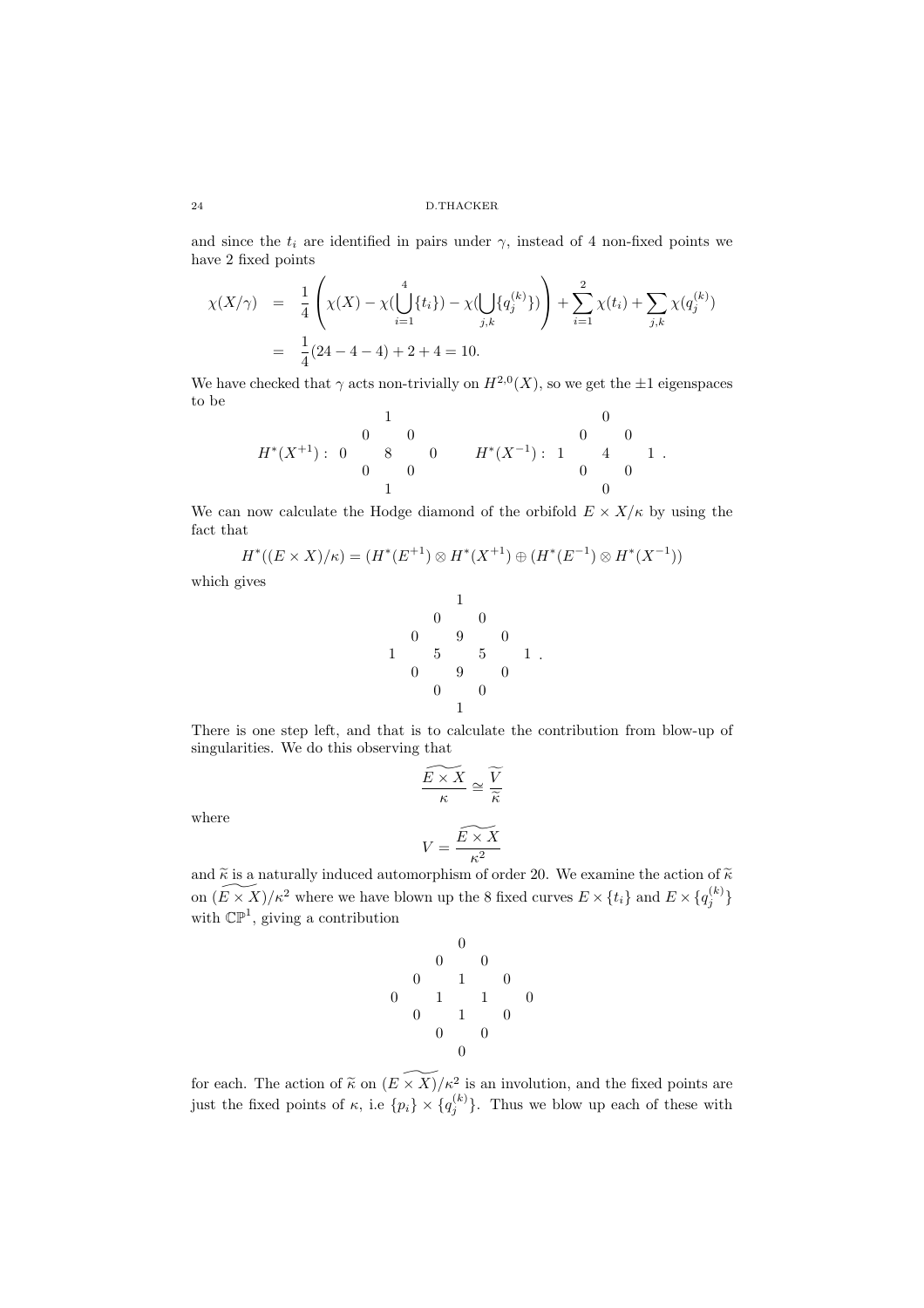$\mathbb{CP}^2$ , giving 16 contributions of

$$
\begin{array}{cccccc} & & & 0 & & \\ & & 0 & & 0 & & \\ & & 0 & & 1 & & 0 & \\ 0 & & 0 & & 0 & & 0 & . \\ & & 0 & & 1 & & 0 & & \\ & & & 0 & & 0 & & & \\ & & & & 0 & & & & \\ & & & & & 0 & & & & \\ \end{array}
$$

We are not finished yet, because we need to see if the action of  $\tilde{\kappa}$  affects any of the blow-ups we made of the fixed curves under  $\kappa^2$ . First, the blow ups of the  $E \times \{t_i\}$ are paired, as before. Second, for the blow ups of the  $E \times \{q_i^{(k)}\}\$ the only part of the blow-up that survives is

$$
\begin{array}{cccccc} & & & 0 & & \\ & & 0 & & 0 & & \\ & & 0 & & 1 & & 0 & \\ 0 & & 0 & & 0 & & 0 & \\ & 0 & & 1 & & 0 & & \\ & & 0 & & 0 & & & \\ & & & 0 & & & & \\ \end{array}
$$

for each  $E \times \{q_i^{(k)}\}$ . So the total contribution from blow up is this same Hodge diamond for each of the 4 fixed curves and for each of the 16 fixed points together with two contributions from two pairs of  $E \times \{t_i\}$ . So the total contribution from blow up is

$$
\begin{pmatrix}\n0 & 0 & 0 & 0 \\
0 & 1 & 0 & 0 \\
0 & 1 & 1 & 0 \\
0 & 0 & 0 & 0\n\end{pmatrix} + \begin{pmatrix}\n0 & 0 & 0 \\
0 & 1 & 0 \\
4 \times 0 & 0 & 0 \\
0 & 1 & 0 \\
0 & 0 & 0\n\end{pmatrix}
$$
\n
$$
+ \begin{pmatrix}\n0 & 0 & 0 & 0 \\
0 & 1 & 0 & 0 \\
16 \times 0 & 0 & 0 & 0 \\
0 & 1 & 0 & 0 \\
0 & 0 & 1 & 0 \\
0 & 0 & 0 & 0\n\end{pmatrix} = \begin{pmatrix}\n0 & 0 & 0 & 0 \\
0 & 22 & 0 & 0 \\
0 & 22 & 0 & 0 \\
0 & 0 & 0 & 0\n\end{pmatrix}
$$

giving the final Hodge diamond of

$$
\begin{array}{cccccc} & & & 1 & & & \\ & & 0 & & 0 & & \\ & & 0 & & 31 & & 0 & \\ 1 & & 7 & & 7 & & 1 \\ & 0 & & 31 & & 0 & & \\ & & 0 & & 0 & & & \\ & & & 1 & & & & \end{array}.
$$